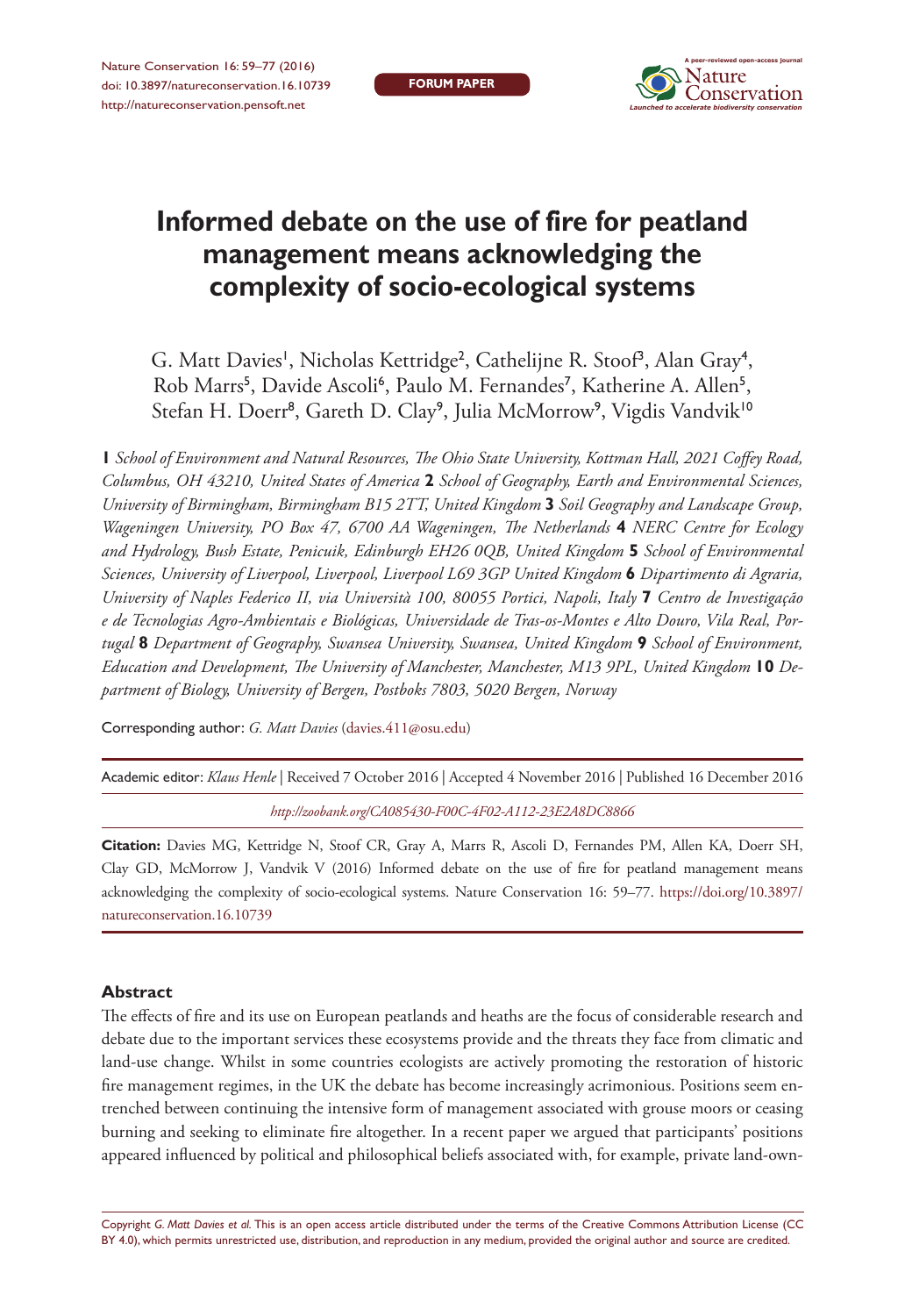ership, hunting, and associated conservation conflicts such as raptor persecution. We also suggested there was inadequate engagement with key concepts and evidence from fire and peatland ecology. We argued that management debates should aim to be inclusive and evidence-based, and to understand the benefits and costs of different fire regimes. In a strongly-worded critique of our paper, George Monbiot (author of "Feral: Searching for Enchantment on the Frontiers of Rewilding") suggested we: i) framed our research question too narrowly; ii) made the implicit assumption that moorlands were the "right" ecosystem for the UK countryside; and iii) failed to adequately engage with arguments put forward for cessation of managed burning. Here we critically examine each of these issues to provide further insight into how adaptive, participatory land-management could develop. We argue that a productive debate must acknowledge that complex trade-offs are inevitable during ecological management. Choosing the "right" ecosystem is difficult, especially in a landscape with a long history of human influence, and the answer depends on the values and ecosystem services we prioritize. Natural resource management decisions will be improved if based on an understanding and valuation of the multiple scales and levels of organization at which ecological diversity exists, the role of disturbance in controlling ecosystem composition and function, and the need for participatory action.

#### **Keywords**

Adaptive Management, diversity, heathland, managed burning, moorland, participatory, scale

#### **Introduction**

The ecological effects of fire in European peatlands and heathlands are the focus of considerable research and debate due to the important services these ecosystems provide (Whitfield et al. 2011), their conservation importance (Thompson et al. 1995), and the threats they face from climatic (Gallego-Sala et al. 2010) and land-use changes (Acs et al. 2010). Though heathland and peatland ecosystems occur naturally in NW Europe, for instance at high elevations above the tree-line or in areas of cool temperatures and high rainfall, across much of their British range heathlands and peatlands are fundamentally anthropogenic landscapes deriving their current ecological composition, structure and function from millennia of low-intensity human management (Simmons 2003). Despite this, human interventions in the more recent past, including drainage, high rates of livestock grazing, and intensive use of managed burning have interacted with other anthropogenic impacts such as nutrient deposition, acidification and climate change to have significant ecological consequences (Holden et al. 2007). Each of these drivers can affect biodiversity and ecosystem services in their own right, but they also vary significantly in time and space and interact with each other in complex ways (e.g. Evans et al. 2014). Fire is a critical control on the current structure and function of peatlands but over time we have grown concerned that the dominant narrative in the UK surrounding the use of fire as a management tool has become antagonistic, politicised and overly-simplified. We are not alone in being concerned about the tone of upland land-management debates in the UK. Wynne-Jones (2016) recently critiqued the hyperbolic character of the debate regarding interactions between upland sheep farming, reforestation and catchment hydrology. The current debate about managed burning risks failing to adequately acknowledge the complexity associated with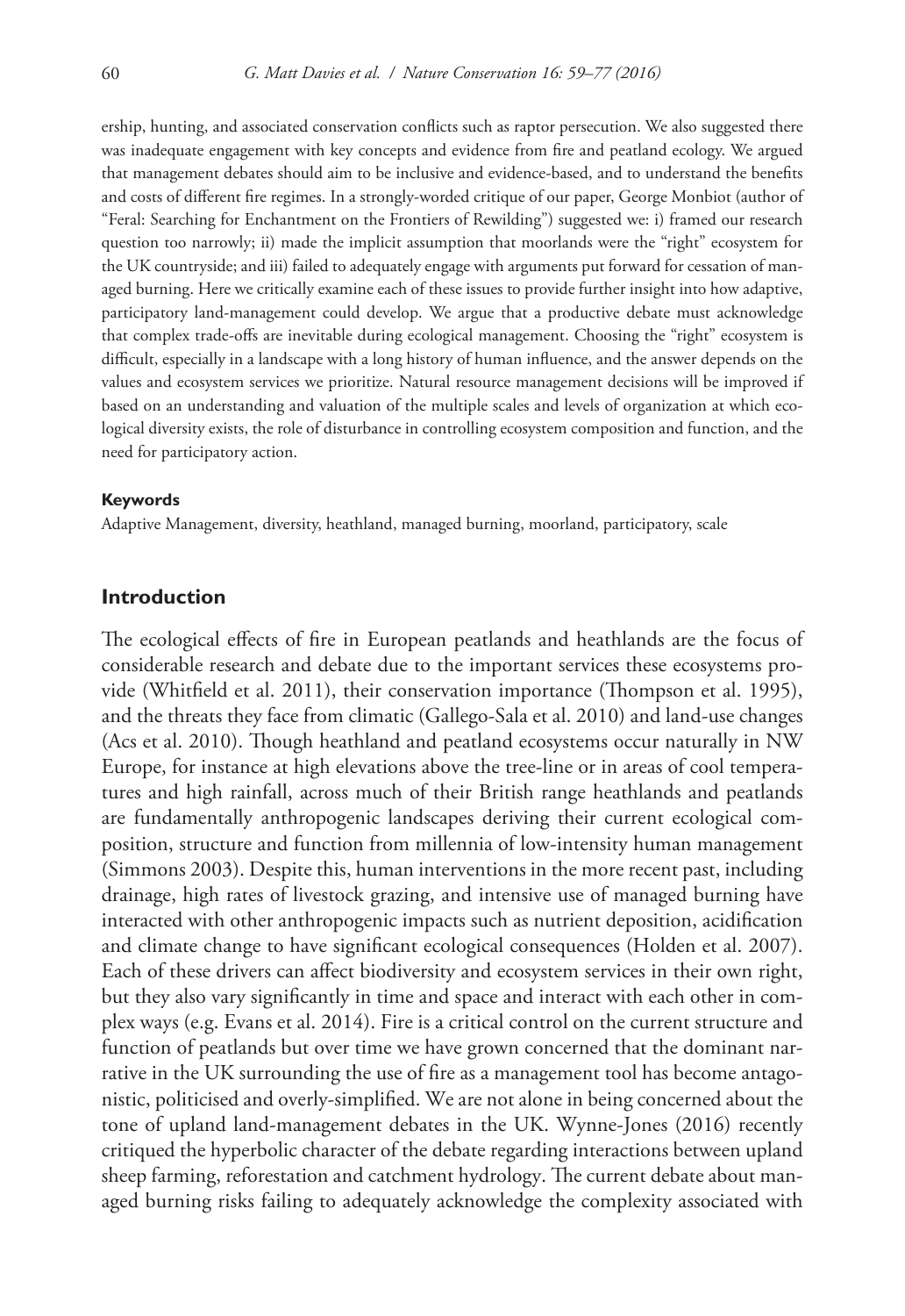multiple drivers of peatland ecosystem function, our growing global understanding of the ecological effects of fire in peatlands (e.g. Turetsky et al. 2015) and the potential flexibility of prescribed burning as a management tool (Russell-Smith and Thornton 2003). We laid out our concerns in a recent paper "The role of fire in UK peatland and moorland management: the need for informed, unbiased debate" (Davies et al. 2016), which has been the subject of subsequent discussion, debate, and no small amount of misrepresentation.

Notable amongst the coverage our paper received was the critique made by the respected author, journalist and commentator George Monbiot (Monbiot 2016a). Monbiot's comments followed newspaper reports (e.g. Webster 2016) which, without consulting us, reported on our paper before it was published and distorted our key messages. After mistakenly being placed open access on an institutional server following its acceptance, our paper was picked up by the organization "You Forgot the Birds" (YFTB) which produced a press-release based on it. In subsequent newspaper reports (e.g. Webster 2016), Monbiot and the Royal Society for the Protection of Birds (RSPB) were publicly and unfairly criticized, based on a partial reading of our work, highly selective quoting from our paper and a distortion of our conclusions. We made it clear at the time that we did not endorse any of the pre-publication coverage of our paper (Avery 2016). It is deeply ironic that our paper, which called for unbiased, informed science reporting, was used in this way given that we specifically criticized science journalism for failing to adequately engage with the authors of research papers, for not seeking or allowing pre-publication review of their articles, and for a tendency to be insufficiently critical of simplified and sometimes biased press-releases.

Given the wider issues Monbiot (2016a) raised regarding peatland and moorland ecology, we feel it is important to respond to his criticisms and to develop our arguments further. By our reading, Monbiot has three key issues with our paper: i) that we frame our question too narrowly and thus pre-empt our own conclusions to favour the continued use of current forms of burning; ii) that we make the implicit assumption that moorlands are the appropriate ecological state for large areas of the British Uplands; and iii) that we failed to read and/or understand one of his recent articles and, as a result, did not adequately engage with his criticisms of burning or his arguments in favour of "rewilding". We believe his conclusions stem from not unusual misunderstandings regarding:

- 1. How scientists frame research questions within the context of peer-reviewed journal publications and why we chose to focus our paper on the ecology of peatland fires.
- 2. The ecological, social, economic and conservation importance of peatland and heathland ecosystems.
- 3. The nature of ecological diversity and the importance of considering ecological patterns and processes across multiple scales.

These misunderstandings are important as they potentially influence one's attitudes regarding the role of science in the development of conservation policy and man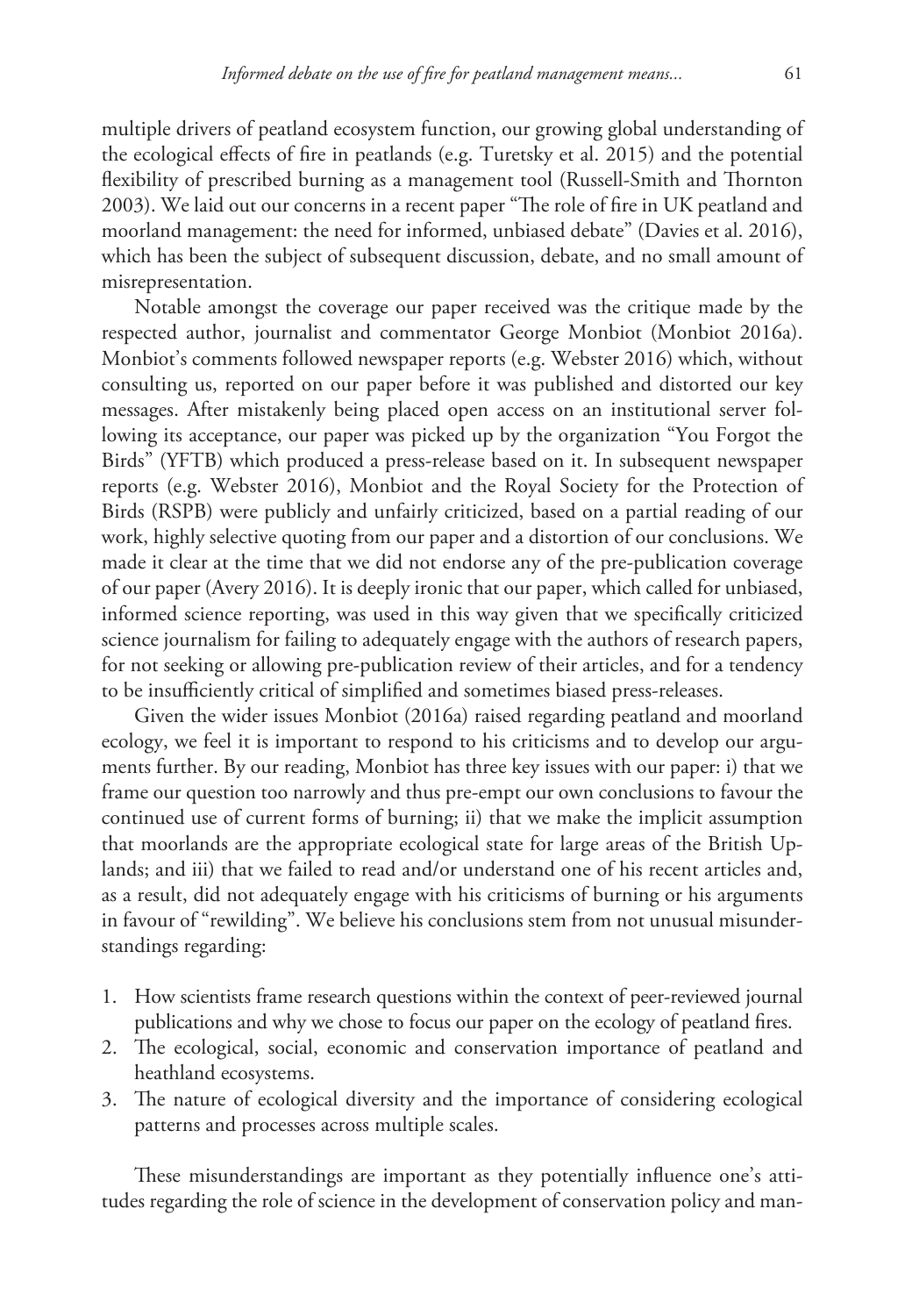agement decision-making, how one reads and interprets scientific literature and how one assesses the value of peatland and heathland landscapes and fire's role in them. Our aim here is to address each of the three points above before considering how this knowledge should influence attitudes towards land-management and the character of ecological debates.

#### **1. Framing research questions – understanding fire effects on peatlands**

A scientific paper, even a review or opinion piece, aims to shed light on a particular, focused question. Debates regarding ecosystem management and restoration are inherently complex and require an integrated understanding of socio-ecological systems. However, within these larger debates one can still identify specific process and interactions each of which often require detailed study on their own before the whole picture can be constructed (Figure 1). Arguments can often develop at cross-purposes due to misunderstandings regarding the particular element of the system being studied or debated. The objectives of our paper were to i) review recent evidence of the effects of fires (managed and wild) on moorland and blanket bog ecosystems; and ii) examine the manner in which this knowledge is communicated in scientific publications and the media. This focus is rather different from the socio-cultural debates Monbiot (2016a) primarily focused on (Figure 1). We believe our objectives were justified because as we, and others (e.g. Glaves et al. 2013), have explained, there is considerable debate about the environmental effects of managed burning and wildfires on peatland ecosystems and ecosystem services. We believe that the debate about environmental processes is being muddied by wider political, social and economic issues, and a highly simplistic view of fire management. This would have us believe that the only options are to cease or ban burning entirely, or to continue with an intensive use of fire as associated with management on some grouse moors (see Figure 1 in Davies et al. 2016a). This is a simplification of the significant variation in current and historic managed and wild fire regimes within the UK, the flexibility of fire as a management tool, and the extent to which one can manipulate its ecological effects. The objective of our paper was to elucidate the effects of fires on heathland and peatland ecosystems without taking a position regarding the wider issues associated with moorland management – our focus was solely on understanding how fire affects these ecosystems. It is essential to address this issue as it is critical in evaluation of current ecosystem management practices and the identification of future options.

Before one proposes a shift in management regime, one ideally needs to understand the range of ecosystem effects the current disturbance regime generates, and the trade-offs any changes could produce. Where such knowledge is lacking, an Adaptive Management approach (Holling 1978) should be adopted. Adaptive Management emphasizes the need for a conceptual model of inter-related ecological structures and processes; identification of areas of uncertainty; ecologically-justified, testable hypotheses about what the outcomes of management change will be given existing uncertainties; a range of potential intervention/change options that can be applied experimentally; and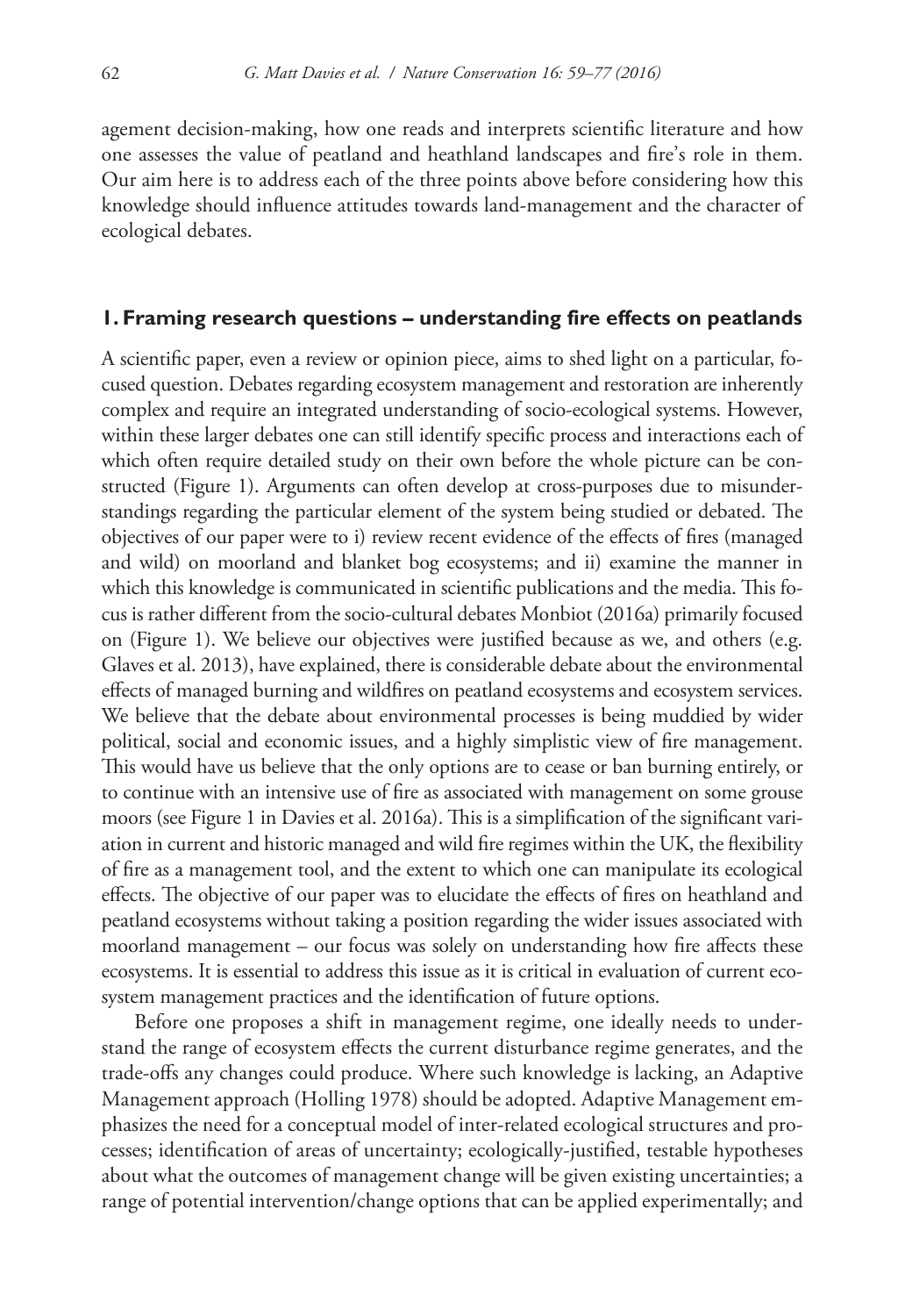

**Figure 1.** Ecosystem function (including species composition and ecological processes) is controlled by a series of abiotic (e.g. soil type, temperature) and biotic (e.g. species diversity and species' traits) variables. The abiotic and biotic controls also act as filters controlling the species found at a particular site out of those available from the regional (or historical) species pool. Disturbances, such as managed burning or wildfire, influence both biotic and abiotic variables and therefore ecosystem function. The nature of that influence will depend upon the characteristics of the disturbance regime and the particular ecosystem function of concern. Socio-economic decisions influence the system by impacting directly on disturbance regimes (e.g. via regulation of prescribed burning), the species pool (e.g. by re-introducing locally or regionally extinct species), and environmental stress (e.g. via anthropogenic climate change). Disturbance (fire) effects (orange) were the focus of Davies et al. (2016) whereas socio-economic decision-making (blue) were the focus of Monbiot (2016a). We argue that views in the blue region should not influence the interpretation of scientific data in the orange region. This does not mean socio-economics are not important, but these issues should be addressed in a participatory manner rather than via polemics, which assume one has a monopoly on the "right" answer about ethical, conservation and economic priorities. This diagram was adapted from Halle (2007).

mechanisms that allow the measurement of management effects and the identification of trade-offs such that the conceptual model can be updated and management options expanded or adapted if desired outcomes are not reached (Westgate et al. 2013). Adaptive Management therefore emphasizes "learning by doing" and presents an alternative to wholesale changes followed by reactive responses to problems if/when they occur. Management should not proceed by trial and error or with an unwillingness to acknowledge and account for ecological, social and economic uncertainties.

Monbiot's criticism could be taken as suggesting that scientists and managers know all they need to about the ecological effects of variation in fire regimes or the ecosystem dynamics of heathlands and peatlands, but this is very clearly not the case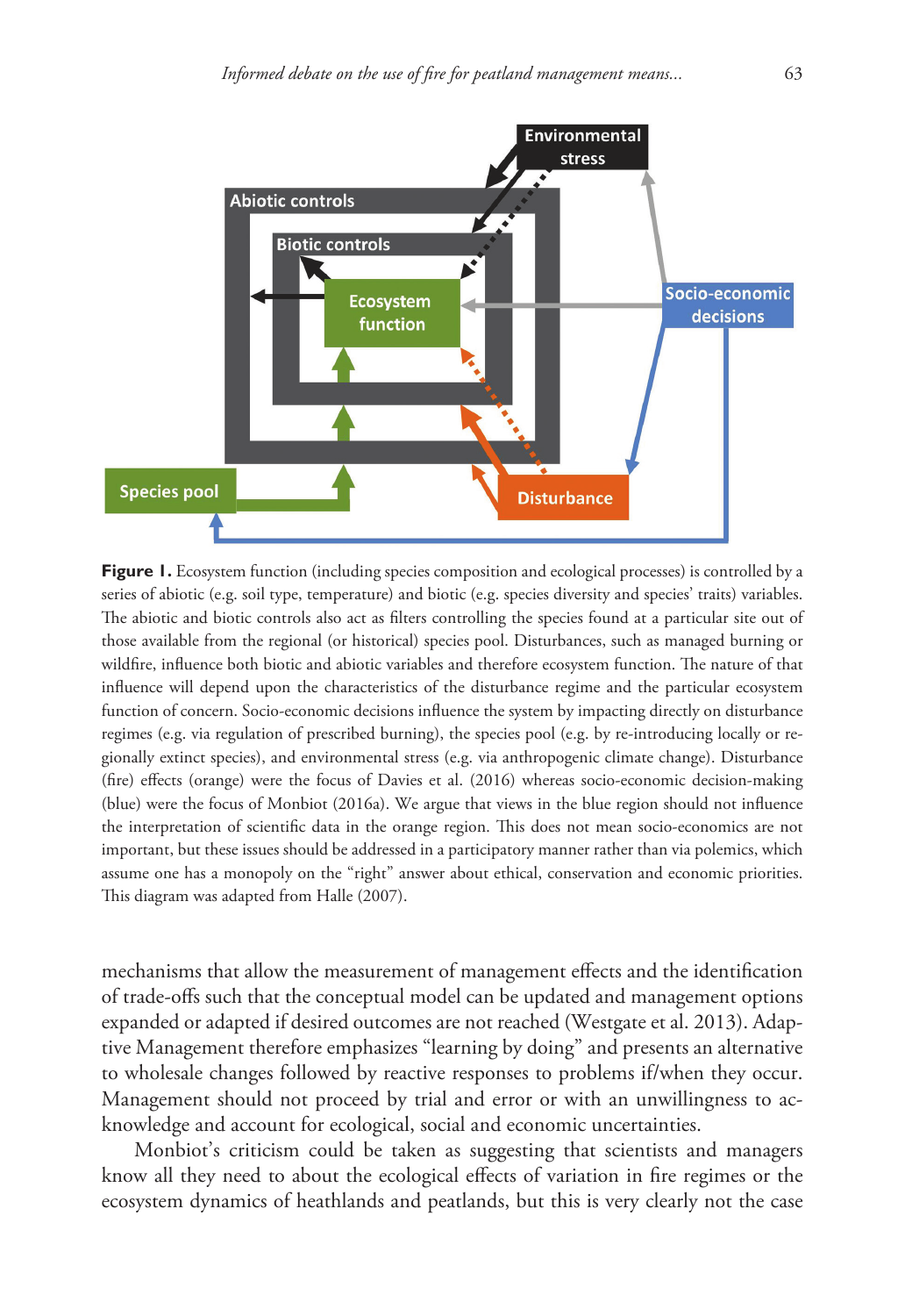(e.g. O'Brien et al. 2007, Glaves et al. 2013). Monbiot (2016a) says "Is fire good for 'landscapes that owe their existence to the use of fire as a management tool'? Er, let me get back to you on that", thus suggesting that we pre-empt the answer to our own question and that we argue that fire is "good". But there is, in fact, no clear answer to the question he has posed. Monbiot himself appears to be aware that the relationship between moorland ecosystems and fire can be complex and that, contrary to the sentiment expressed in the quote above, certain *fire regimes* can be damaging to these systems. In a previous contribution, Monbiot (2016b) highlighted degradation of moorlands as a result of interactions between fire and grazing. Degradation of peatlands or heathlands by fire is indeed possible but, as we argued in our paper, such processes are often not the sole result of one particular disturbance but rather a result of disturbances outwith the historical norm, e.g. severe wildfires (Maltby et al. 1990, Davies et al. 2012), compounded or interacting disturbances (e.g. Vandvik et al. 2005, Britton and Fisher 2006), or disputed classifications of ecosystem health (see Box 1 in Davies et al. 2016). In Monbiot's example of the decline in bog and heathland habitats on Dartmoor (Monbiot 2016b), we would suspect that inappropriate combinations of burning and grazing are more likely to be to blame than the use of burning as part of the management of the system *per se*. Previous research has shown the role that heavy grazing has played in the decline of heather-dominated moorlands (e.g. Stevenson and Thompson 1992), whilst areas which retained grouse moor management (and thus managed burning) have shown comparatively small declines compared to other landuses (Robertson et al. 2001).

Prescribed burning has long been known to influence the behaviour of wild and domestic grazing animals (e.g. Grant and Hunter 1968, Oom et al. 2002) with grazers typically congregating on more recently burnt patches. Where the relationship between area burnt and stocking rates is out of balance this can lead to heavy grazing pressure in the years following burning and the loss of heather cover. Overstocking in general, poorly timed grazing, and burning vegetation that is either too young for the heather to have recovered after the last fire or too old for the heather to resprout can also precipitate heather loss (Anderson and Yalden 1981, Hobbs and Gimingham 1987). Significant variation can exist within and between regional fire regimes, as well as between different types of fire, such as managed burns versus wildfires (Davies et al. 2016), and even within individual prescribed fires (Davies et al. 2010). It would thus be a simplification to argue that fire, or any other disturbance, is "good" or "bad" – one has to consider it in relation to the character of the wider disturbance regime and the ecological functions or features of concern.

## **2. The ecological value of moorland landscapes**

Monbiot clearly has strong views about what ecosystems are appropriate for the British uplands and he has been at the forefront of the nascent "rewilding" movement in the UK (Monbiot 2014a). Some of his ideas have gained a sympathetic hearing amongst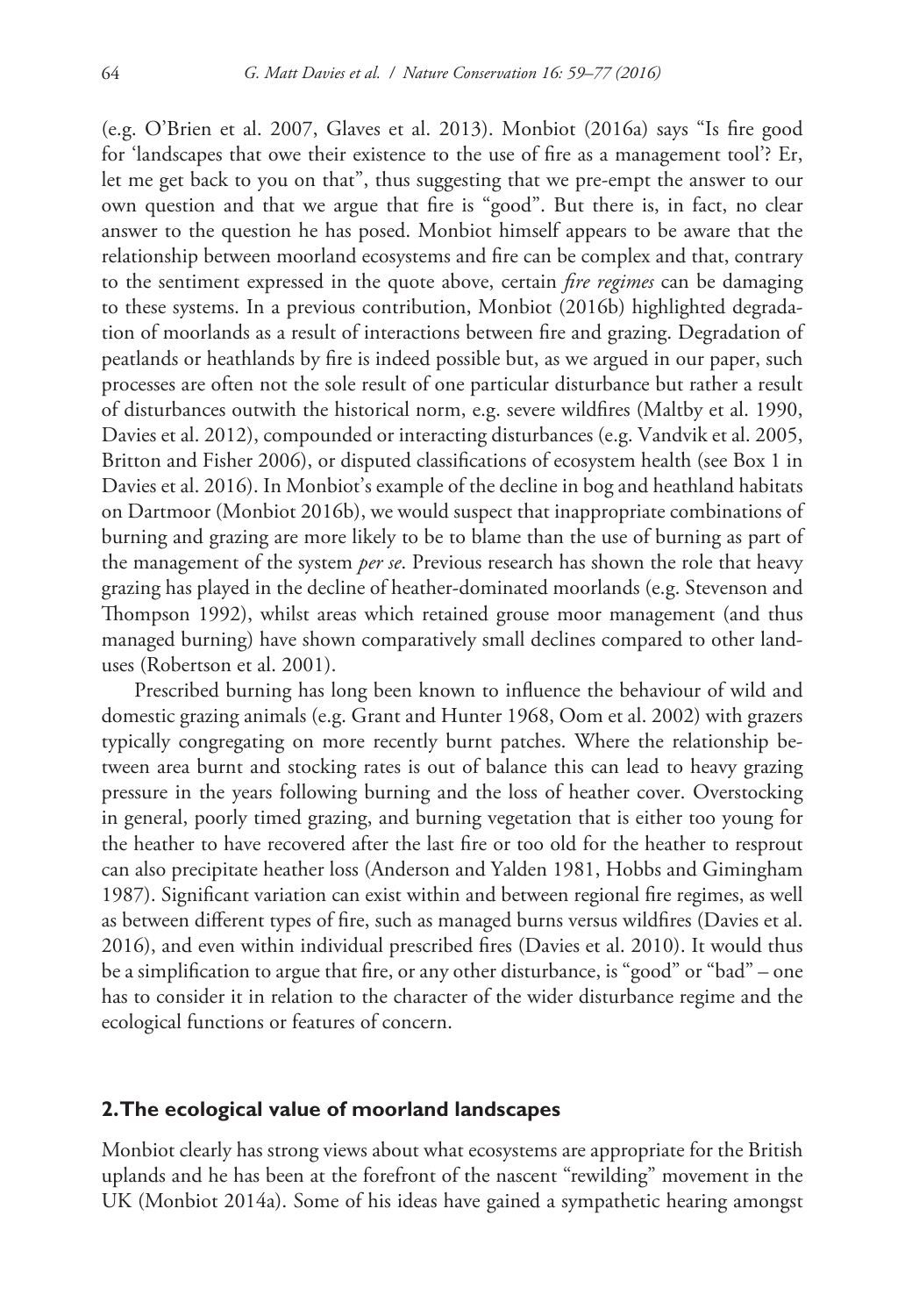the authors here. Monbiot, however, suggests that we failed to engage with this wider debate about whether anthropogenic ecosystems, such as peatlands and heathlands, are "right" for our uplands. In his comment on our paper, and in previous writings (e.g. Monbiot 2013a, Monbiot 2013b, Monbiot 2014b, Monbiot 2015), he has questioned the ecological value of anthropogenically-derived ecosystems in general, and heathlands and peatlands specifically, in rather strong terms. Many of his contributions mix political and ecological issues in a manner we suggested in our paper was unhelpful when trying to discern the ecological effects of fire. He suggests that we started from an assumption that current conservation priorities, including statutory designation of large areas of heathland, are correct. There are undoubtedly strong arguments to be made for increasing forest and woodland cover in the British Uplands (e.g. Thomas et al. 2015), but it would be incorrect to suggest that heathlands and peatlands hold no or little ecological value, or that one has to choose between these ecosystems and forests at a national or landscape scale. Heathland and bog ecosystems have statutory conservation recognition not just in the UK but in many other regions of Europe (European Commission 2013). The report by Van der Waal et al. (2011) highlights the diverse array of provisioning, regulating and cultural ecosystem services provided by upland and heathland ecosystems in the UK. Douglas et al. (2015) pointed to the overlap between designated areas in the UK uplands and areas with a history of managed burning activity, which, in our view, highlights the role historic management has played in creating some features of conservation importance. Whether current management regimes are appropriate for maintaining the range of ecosystem services that are now desired from upland landscapes is an open question. In our paper we pointed to the fact that several other countries in Europe are actively seeking to reintroduce burning and/or grazing to protect and restore similar habitats in the absence of grouse moor management or any economic incentive from agricultural use (e.g. Keienburg and Prüter 2004, Vandvik et al. 2005, Ascoli et al. 2009). Many ecologists recognize the importance of management for early-successional habitats such as shrublands even in otherwise forested landscapes and in the face of public skepticism about their value (e.g. Askins 2001). Nevertheless, there is considerable debate about the use of fire as a management tool on moorlands and peat bogs even amongst those who believe these habitats are worthy of conservation protection.

## **3. Species, habitat and ecosystem diversity – the importance of scale**

We would agree with previous authors (e.g. Levin 1992, Legg 1995) that management needs to consider the importance of scale in ecology and conservation, and to think about ecological processes and diversity across multiple taxonomic, spatial and temporal scales. This is particularly true when considering the effects of disturbances such as fire or grazing. Ecological responses to management vary across spatial and temporal scales including both between and within landscapes. For example, looking at the short-term effects of grazing removal on upland grasslands has shown initial declines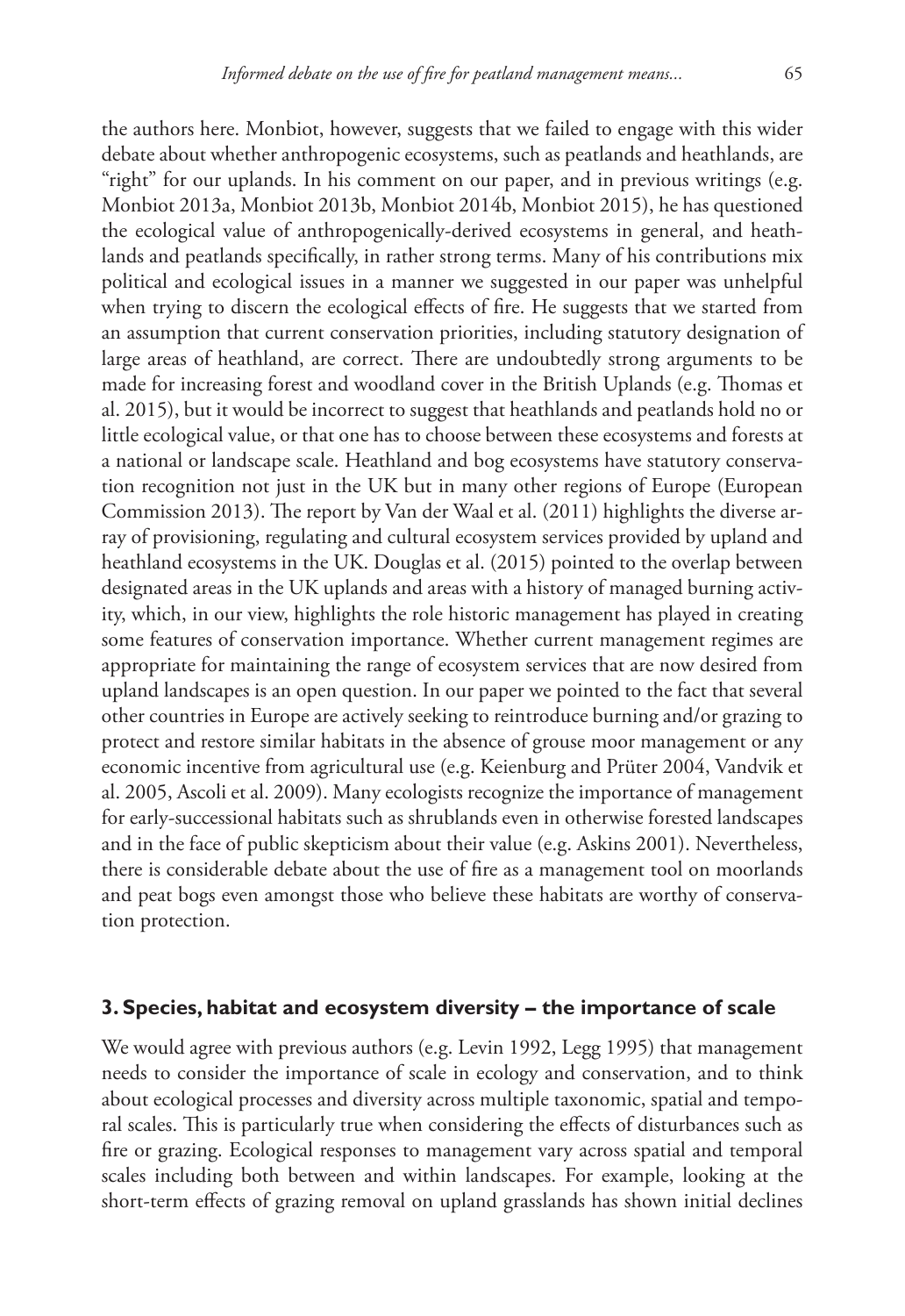in species richness in some locations, but the effects were different at higher elevations where species diversity increased when stock was removed (Davies and Bodart 2015). Scale is critical here - if Davies and Bodart had been able to consider longer timescales of decades or centuries, rather than years, and a wider range of bioclimatic settings, their conclusions might have been different (Bakker et al. 2009). Unfortunately longterm and large-scale studies are in woefully short supply.

Contrary to what Monbiot (2016a) appears to suggest, it is simplistic to assume that one can choose the "right" ecosystem simply by counting the number of species a particular habitat contains (Fleishman et al. 2006). Monbiot's point that birch and pinewoods in the Cairngorms contain a wonderful diversity of species is certainly true (Shaw and Thompson 2006), though few of these are particularly rare internationally (exceptions would include endemics such as the Scottish crossbill, *Loxia scotica*). However, patchscale (alpha) species diversity is not the only metric by which ecologists evaluate ecosystems. Diversity occurs at a variety of scales of organization and includes, in addition to the local species richness, the diversity of communities and habitats at landscape scales (e.g. Peterson et al. 1998), the diversity of ecosystems globally, as well as genetic diversity within species (e.g. Rao and Hodgkin 2002, Secretariat of the Convention on Biological Diversity 2005). Species diversity responses to management can often be rather specific. For example the response of species richness to birch colonization of moorland (as might occur during "rewilding") depends upon which species group one considers – plant species richness has been shown to decline but the diversity of *Collembola* and mites increased in the same study (Mitchell et al. 2007). The heterogeneity in habitat structure associated with burning can have important effects. For example in the study by Bargmann et al. (2016), variation in the composition of invertebrate communities meant traditional burning practices increased diversity of this group at the landscape scale. Davies and Legg (2008) found similar effects for lichen species and Velle et al. (2014) for vascular plants.

Diversity in species composition and ecosystem function is just as important as species diversity when making ecological management decisions. Temperate peatlands, including heathlands, moorlands and blanket bogs, are extremely rare in European and global terms and there have been dramatic losses in recent decades (e.g. Blackstock et al. 1995, Robertson et al. 2001). These ecosystems support important functions including carbon storage and sequestration, particularly in blanket bogs (Ostle et al. 2009), and the provision of habitat for internationally important populations of breeding birds (e.g. Stillman and Brown 1994, Thompson et al. 1995). Many of these species, such as golden plover (*Pluvialis apricaria*), lapwing (*Vanellus vanellus*), oystercatcher (*Haematopus ostralegus*), wheatear (*Oenanthe oenanthe*), red grouse (*Lagopus lagopus scotica*), golden eagle (*Aquila chrysaetos*), merlin (*Falco columbarius*) and hen harrier (*Circus cyaneus*) would likely be displaced by conversion to woodland or forest. With regard to ecosystem function, relationships with land management and vegetation structure can also be complex. For instance, shrub and tree encroachment of bogs can presage fundamental changes in their carbon balance (Walker et al. 2016) and changes to land-surface albedo means the climate change implications of forest regeneration can be complex (de Wit et al. 2014).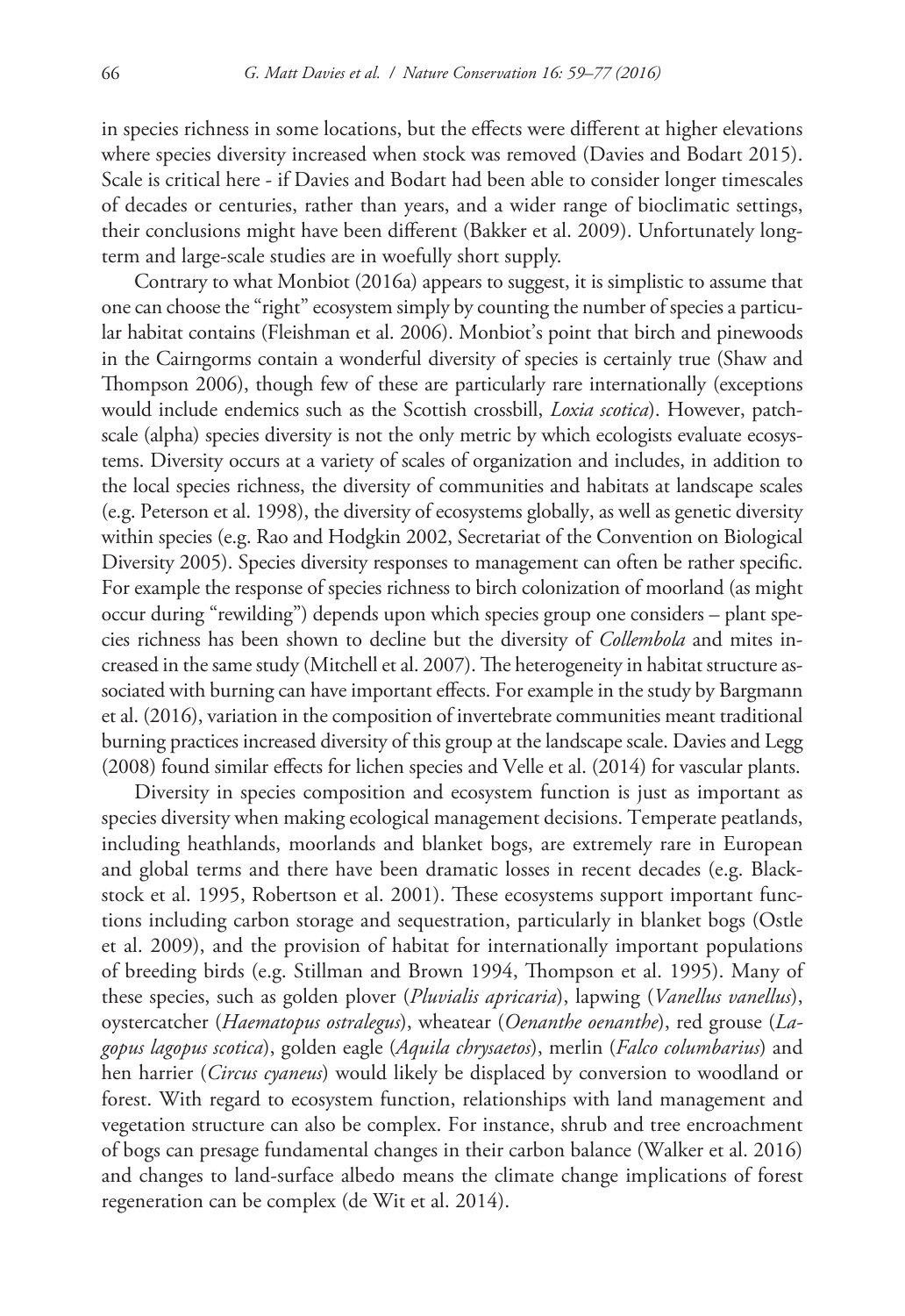### **Making decisions about land-management in anthropogenic landscapes**

We of course do not suggest the above points make grouse moors, moorlands in general, or blanket bogs the "right" ecosystem for all of the uplands. However, we know of few ecologists involved in upland management who would not agree that such ecosystems have ecological value, harbor unique species assemblages and should form part of a structurally diverse, holistically-managed landscape. Managers and policy-makers need to be aware of the inevitable trade-offs involved in management change. None of this prevents, or argues against the desirability of, alterations to "traditional" fire use strategies, woodland restoration or even "rewilding" in some parts of the uplands. In some situations win-wins may exist in addition to trade-offs. For example, in a recently published study, Gao et al. (2016) showed that restoring riparian woodland cover in peatland catchments could have important benefits for flood management. Protecting riparian corridors from fire might also mitigate some of the potential impacts of burning on aquatic ecosystems described by Rachmunder et al. (2013). The suggestion that a choice must be made between "rewilding", restoration, moorland (traditionallymanaged or not), or peatlands is therefore artificial as there is significant room for a diversity of upland ecosystems some of which are presently more abundant than others. The idea that a choice must be made between natural and managed landscapes is also illogical. Disagreements about the status and value of anthropogenically-derived landscapes, such as heathlands and peatlands, may stem from differences in philosophical position regarding humans' place in the "natural world" and a desire to see naturalness as a simple binary concept rather than as a complex gradient (e.g. Machado 2004, Anderson 2005). Whatever management decisions are made in the British uplands, the resulting ecosystems will never be truly "natural", if the term is intended as "not affected by anthropogenic activities". Even in the absence of active management, our landscapes and their species pools have developed under millennia of human impacts on both biotic and abiotic conditions. Our landscapes' Anthropocene future includes biota, biogeochemical cycles, and climates heavily affected by human activities. Challenges for ecosystem management therefore include: i) understanding how species assemblages and ecosystem services are distributed along gradients of naturalness in order to protect and value the full range of ecological diversity; ii) ensuring that the diversity of human socio-cultural perceptions and priorities are reflected in management decision making; and iii) taking an Adaptive Management approach and monitoring ecosystem dynamics so that development along suitable trajectories can be ensured. The assumption that one can reintroduce species, particularly those that have been missing over evolutionary timescales, and necessarily see a "natural" ecosystem state unfold is simplistic, something Monbiot himself seems aware of (Sahn 2014). Again, this does not argue against the potential desirability of woodland restoration or "rewilding", but management decision-making should be based on ecological knowledge gained through a rigorous application of Adaptive Management.

Finding the right balance between different habitats, such as woodland and moorland, whilst maintaining or enhancing habitat connectivity and minimizing fragmentation will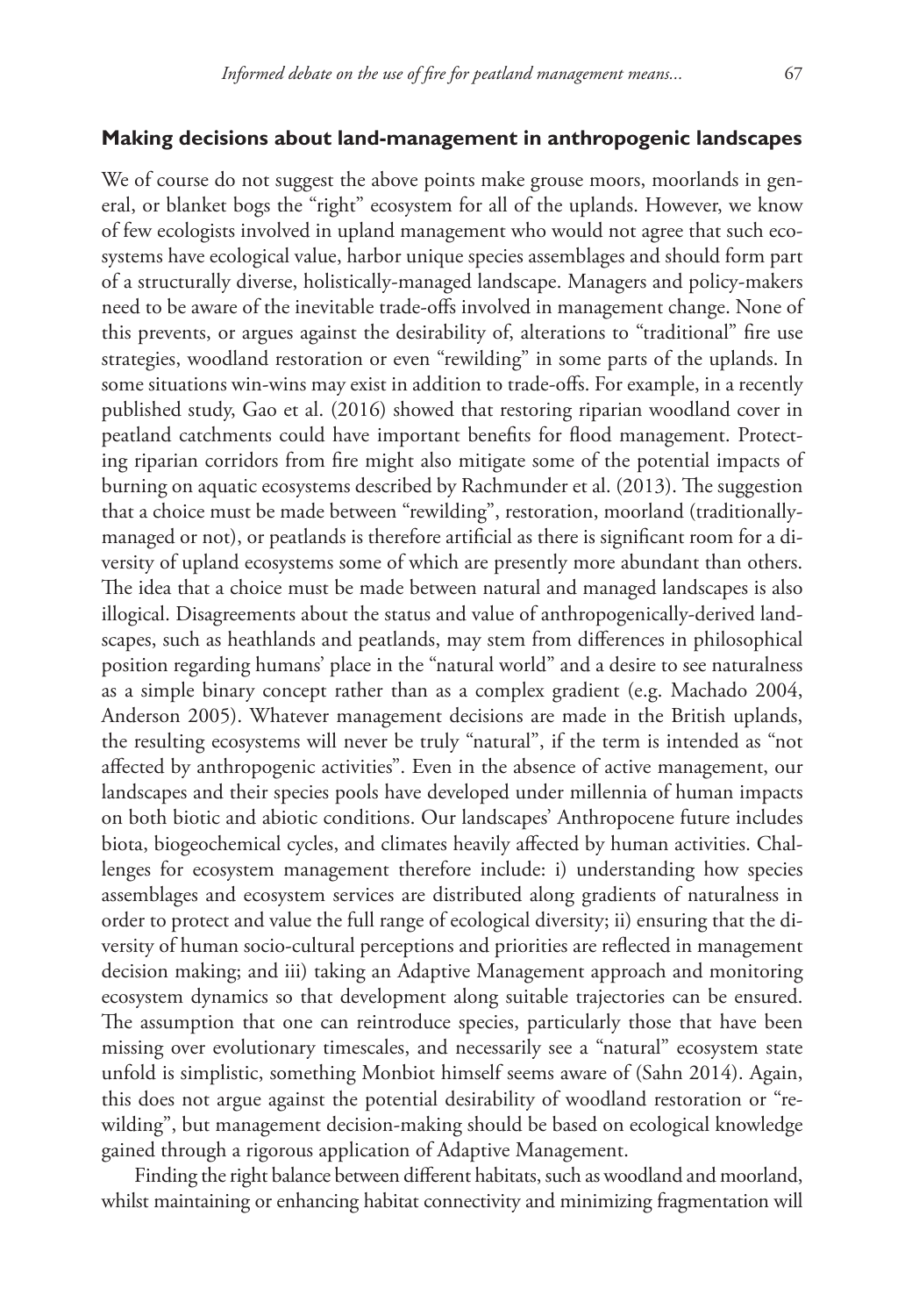require landscape-scale approaches to management. We agree with Wynne-Jones (2016), that this in turn requires trust and collaboration between diverse land-owning groups, interest groups, and individuals in making use of the best available evidence of the ecological trade-offs involved. Getting buy-in for management change requires shared knowledge and understanding of the evidence. The right balance between different ecosystems is not for us or any one person or interest to decide. It is an ecological, economic, philosophical and aesthetic decision that needs to be made by society as a whole, respecting the differing stakes and legal rights that people have in these landscapes.

Monbiot (2014a) takes one particular view about what the priorities for future landscape management should be. In his comment on our paper he questions the legitimacy of heathland and peatlands landscapes seeing them as a "reflection of cultural hegemony", which favours particular interests such as grouse moor owners (Monbiot 2016a). His ecological priorities thus appear to be at least partly politically-motivated – in our paper we specifically requested people to try to set politics aside when discussing ecosystem dynamics. That does not mean that politics and socio-economics cannot play a role in determining land-management priorities, indeed they are vital components of the socio-ecological system that needs be understood and managed in order to gain desired outcomes (Figure 1). We do however suggest that when specifically discussing ecological dynamics one should try to exercise a degree of self-awareness regarding one's inherent biases, and try and minimize the extent to which they influence interpretation of environmental data. Contrary to Monbiot's views we would argue that the fact that peatlands are cultural landscapes (*sensu* Birks et al. 2004) does not mean they are a reflection of the current culture and its associated forms of land-ownership and management. This is merely the latest (and in ecological terms fairly recent) phase in their history and evolution. The classic text by the eminent Charles Gimingham (Gimingham 1972) and the excellent volume by Ian Simmons (Simmons 2003) highlight the long (pre)history of heaths, moors and bogs in the UK. These systems are a reflection of millennia of post-glacial human modifications and climatic changes, extend along the Atlantic regions of Europe from Portugal to northern Norway, and are not simply the outcome of 19<sup>th</sup> century style grouse shooting in the UK. These are ecosystems in which species have had long enough to evolve to disturbance by fire (Vandvik et al. 2014), and they are a function of the sum total of human management and culture over the last several thousand years.

Where there is a desire to move away from existing land-uses such as grouse moor management and driven grouse shooting, trade-offs between the benefits and dis-benefits of the 'old' and 'new' forms of management need to be considered. This will need to include acknowledgement that, whatever one's view about hunting or the wider aspects of moorland management, the significant private financial investment required for any form of ecosystem management or restoration will need to be accounted for (Robertson et al. 2001, Tharme et al. 2001, Sotherton et al. 2009). We suggest that collaborative, inclusive and balanced approaches to landscape scale planning and eco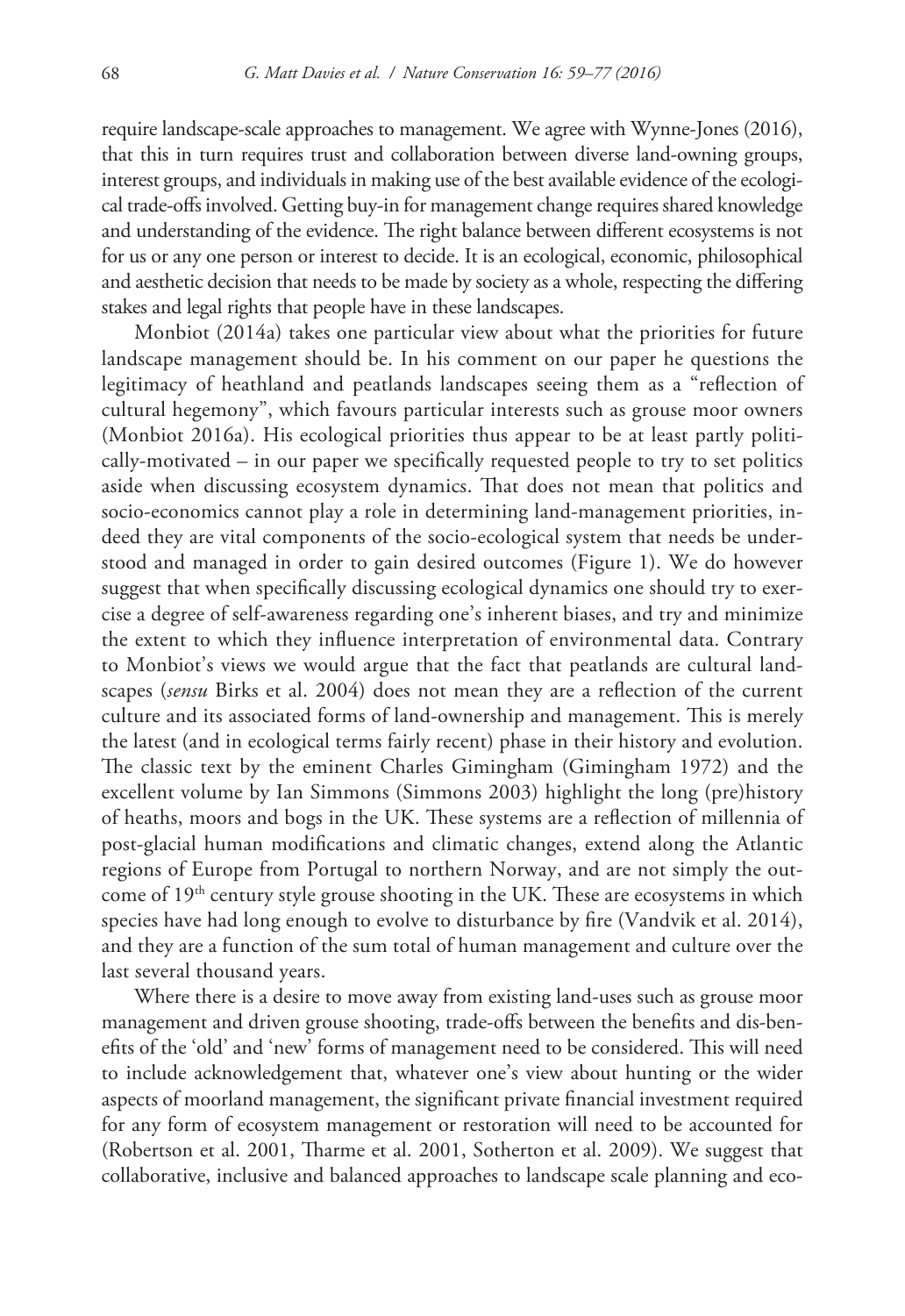system management will minimize conflicts and more successfully leverage the human and financial resources of heathland and peatland stakeholders. Ecological management tools, such as fire, can be used to achieve a diversity of objectives. However, as previous publications have argued (e.g. Davies et al. 2006, Penman et al. 2009), fire use should be ecologically based, bounded by clear objectives and utilized under an Adaptive Framework.

#### **The need for informed, critical, and respectful debate remains**

As we stated in our paper, we believe that the current tone of the debate about the use of fire as a management tool is overly simplistic. This is highlighted by the controversy that surrounded the pre-publication release of our paper, with several newspapers and organisations using it as an opportunity to selectively quote us in an attempt to further their own agendas – something we had specifically critiqued in our paper. The involvement of a Public Relations agency, for which YFTB appears to be a "front organization" (*sensu* Smith and Malone 2006, Beder 2014), was particularly troubling as YFTB appears to have been developed for the specific purpose of criticizing the RSPB. We do not believe using PR agencies is an appropriate approach for unbiased dissemination of scientific research nor should research be used as an opportunity to further agendas or propagate conflict.

These behaviours are symptomatic of a lack of respect between different stakeholders at the more extreme ends of the upland management debate and we would urge that further discussion takes place without resorting to language or accusations that could cause offence. Monbiot (2016a) suggested that in our paper we did not engage properly with the article of his we cited because we focused our critique on his title "Meet the conservationists who believe that burning is good for wildlife" and strapline "Our national park authorities are vandals and fabulists, inflicting mass destruction on wildlife and habitats, then calling it conservation". The relevant section of our paper was specifically focused on the need for constructive debate (it was not about the conservation implications of current or potential future management). We do not think it is unreasonable to suggest that Monbiot's headline and strapline may have caused offence to dedicated conservationists and land-managers and may not have been particularly effective in promoting a balanced, evidence-based debate. Likewise we were disappointed that the title of Monbiot's comment on our work, "Bonfire of the verities" (Monbiot 2016a), could be taken to suggest that we were somehow being dishonest in our paper. We are not alone in making such criticisms of some of his writing (Wynne-Jones 2016), though Monbiot has previously emphasized the need for inclusivity and presented his ideas with greater nuance (Stahn 2014). The need to be respectful does not mean it is not legitimate to critique and debate relevant contributions to the scientific or popular press, we just need to do so with a greater degree of respect for differing perspectives.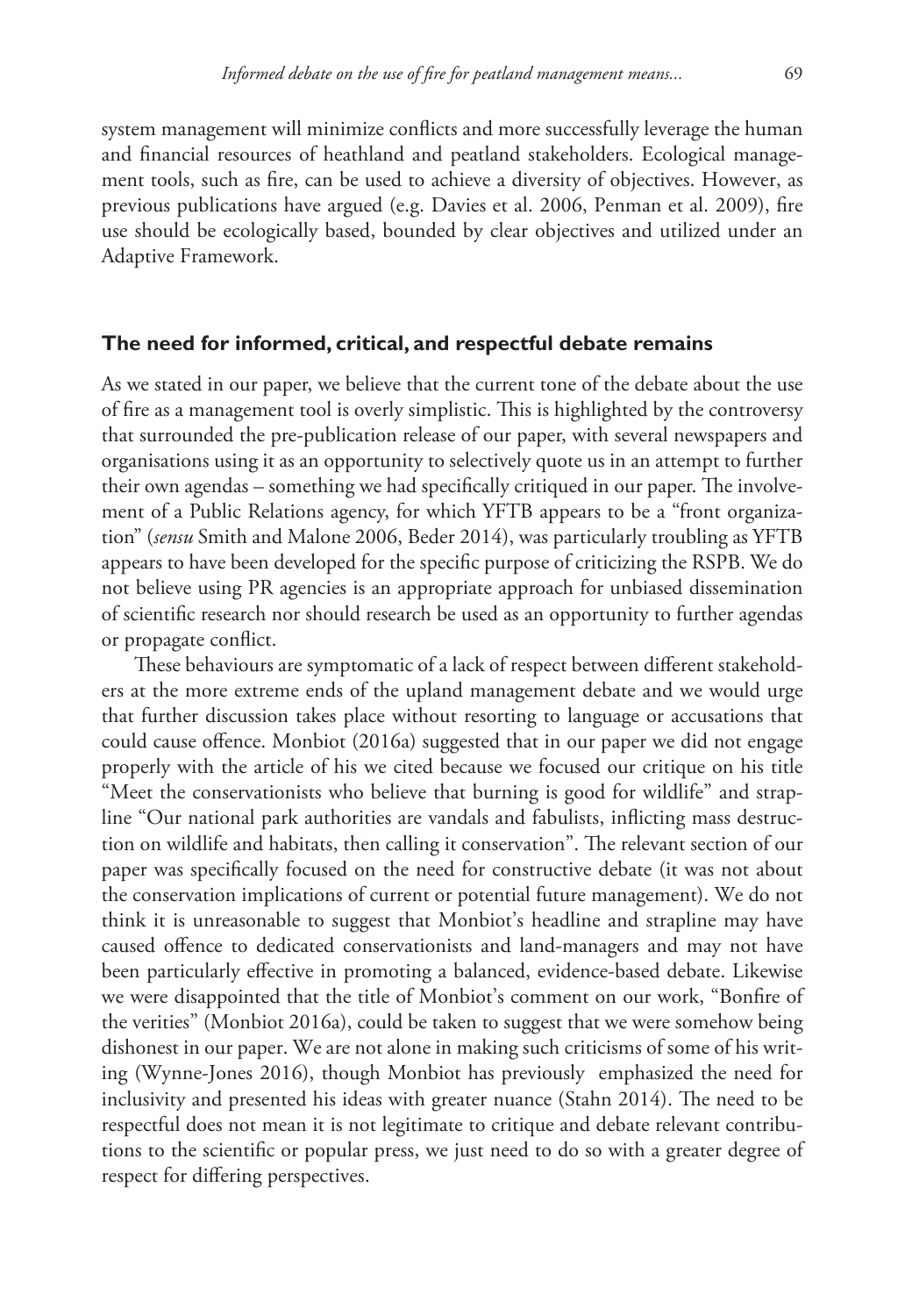## **Conclusion – ecological, participatory, adaptive fire management**

We actually think that we and Monbiot are arguing at cross purposes (Figure 1) – whilst his original article was a somewhat politically-motivated higher-level critique of heathland as a valid target for conservation, and therefore of fire as an effective means to manage the landscape, we were concerned with understanding the complex ecosystem effects of fire. In a heated debate like the one surrounding the use of fire as a management tool, it is essential for science communication to be based on facts and data, not emotions and politics. Ironically, both those opposed to burning (seemingly in general, not just in current forms), and those defending intensive grouse moor management practice (such as that can be generalized), have sought to portray our work as defending the *status quo* – something that was never our intention. Instead, we continue to argue for an ecological approach to the use of fire that is based on Adaptive Management principles, scientific evidence, and a clear understanding or hypothesis about how fire can be used to achieve specific aims. In our view, not only is the current debate unconstructive, it is also illogical – debating whether fire has either "benefits" or "impacts" is pointless as it has both, depending on the spatial and temporal scales and ecological values and ecosystem services one considers. As Reed et al. (2013) have already pointed out, we need to move towards an evidence-based assessment of the trade-offs inherent in different management regimes and mechanisms to promote participatory, landscape-scale prioritization of land use.

Unfortunately, the effect of fire on moorland and blanket bog ecosystems is likely to remain a topic of debate well into the future as its knowledge base is still far from adequate and managers are not in the position to make informed trade-offs. For instance, there is poor understanding of the complex interactions between different disturbances (such as fire, grazing, drainage, and nutrient deposition) on carbon cycling, vegetation dynamics, and wildlife habitat utilization, but management decisions have to be made nonetheless. In doing so it is vital that none of us are parochial about the evidence we use and that we do not cherry pick studies which support our own positions.

Many valuable ecosystems owe their structure, function and conservation value to human manipulation of fire regimes (Bowman et al. 2011). Nevertheless, globally, the use of fire as a management tool is not without debate and seeing ecosystems burning arouses strong emotions (e.g. Ryan et al. 2013). Understanding what makes people so passionate about the use (or not) of fire is important (McCaffrey 2006) as there is recognition that, just like conservation grazing (e.g. Plassmann et al. 2010), fire is a valuable part of the ecosystem manager's toolkit (see, for example, Russell-Smith and Thornton 2013 and references therein). Where there is conflict over management it is vital that an Adaptive Management approach is followed (Holling 1978). This emphasizes the importance of monitoring the effects of management and adapting to achieve desired outcomes rather than just ploughing on with traditional approaches, or making wholesale changes, without evidence for the benefits. Crucially, Adaptive Management also stresses the importance of constructive engagement with all stakeholders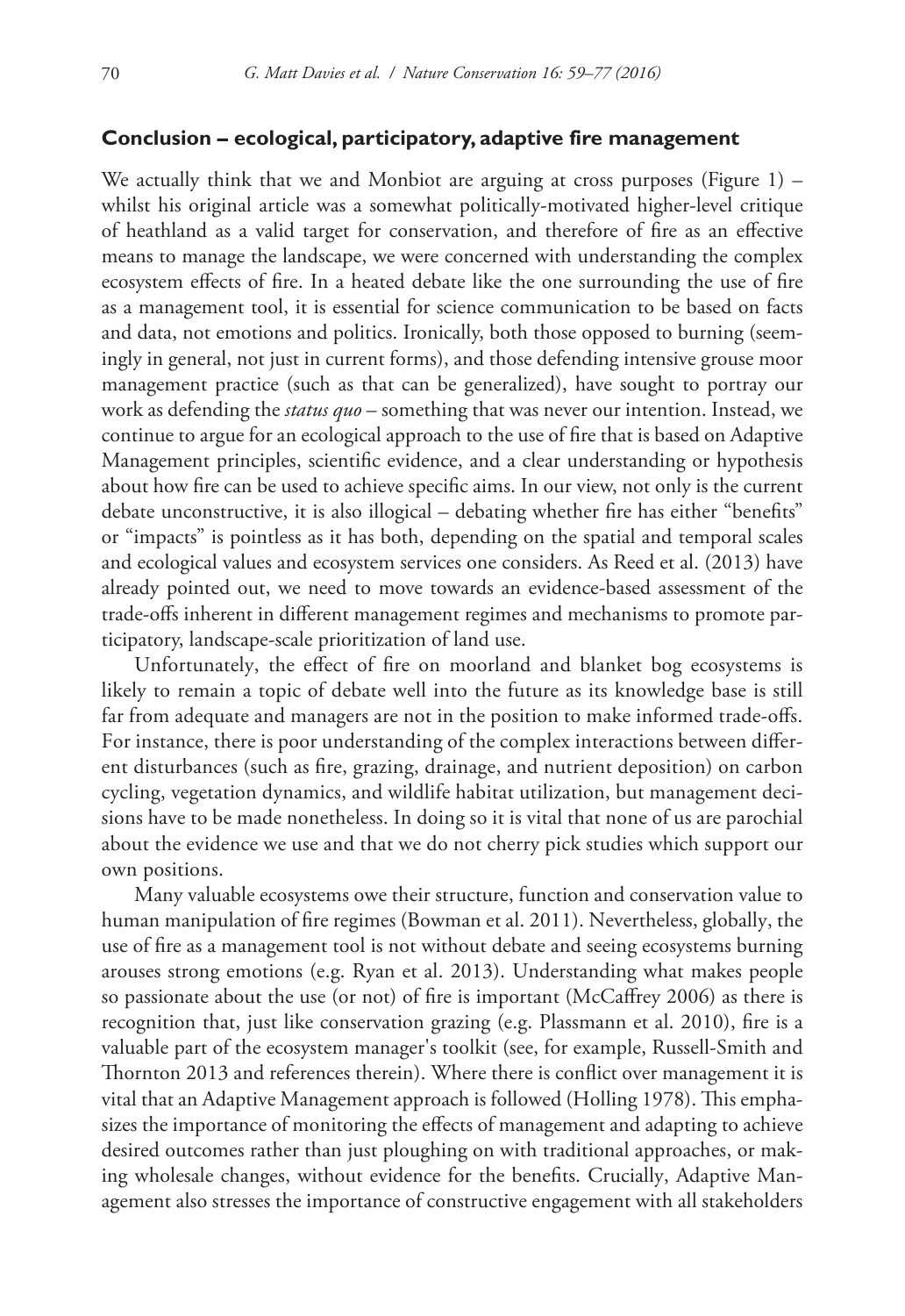and that all stakeholders buy into the principle of evidence-based management. The successful "Bogathon" events organized by the Moorland Association and the Heather Trust in cooperation with Natural England and others are an important example of the positive outcomes of collaboration and cross-sector cooperation (Moorland Association 2015; Natural England 2015). Everybody is entitled to hold strong views and preferences for certain ecosystems on the basis of aesthetics, emotional response, or political outlooks. At the same time, biodiversity and ecosystems are also regulated by national and international regulations and conventions, that mean managers are not completely free to choose which habitats to conserve, restore, or even create in UK landscapes. Once a decision about the conservation or restoration target for a particular area is made, there is a critical need to understand the ecological processes operating in the systems in order to make sound management decisions. We would suggest that it is possible for people from the diverse array of upland interest groups, and those with differing opinions and priorities, to engage in the important debates about the future of ecosystems without insulting each other. Afterall, a key positive conclusion that can be drawn from these exchanges is that we all care passionately about the future of these landscapes.

## **Acknowledgements**

We are extremely grateful to colleagues in the UK and elsewhere who have expressed appreciation for our initial paper and provided constructive feedback on the ideas we expressed. We are appreciative of the fact that other contributors, including George Monbiot, have challenged us to develop and justify our position. Two anonymous referees provide a robust critique of this paper and helped to substantially improve it.

## **References**

- Acs S, Hanley N, Dallimer M, Gaston KJ, Robertson P, Wilson P, Armsworth PR (2010) The effect of decoupling on marginal agricultural systems: implications for farm incomes, land use and upland ecology. Land Use Policy 27: 550–563. [https://doi.org/10.1016/j.landuse](https://doi.org/10.1016/j.landusepol.2009.07.009)[pol.2009.07.009](https://doi.org/10.1016/j.landusepol.2009.07.009)
- Anderson J (2005) A conceptual framework for evaluating and quantifying naturalness. Conservation Biology 5: 347–352. <https://doi.org/10.1111/j.1523-1739.1991.tb00148.x>
- Anderson P, Yalden DW (1981) Increased sheep numbers and the loss of heather moorland in the Peak District, England. Biological Conservation 20: 195–213. [https://doi.](https://doi.org/10.1016/0006-3207(81) [org/10.1016/0006-3207\(81](https://doi.org/10.1016/0006-3207(81))90029-X
- Ascoli D, Beghin R, Ceccato R, Gorlier A, Lombardi G, Lonati M, Marzano R, Bovio G, Cavallero A (2009) Developing an Adaptive Management approach to prescribed burning: a long-term heathland conservation experiment in north-west Italy. International Journal of Wildland Fire 18: 727–735.<https://doi.org/10.1071/WF07114>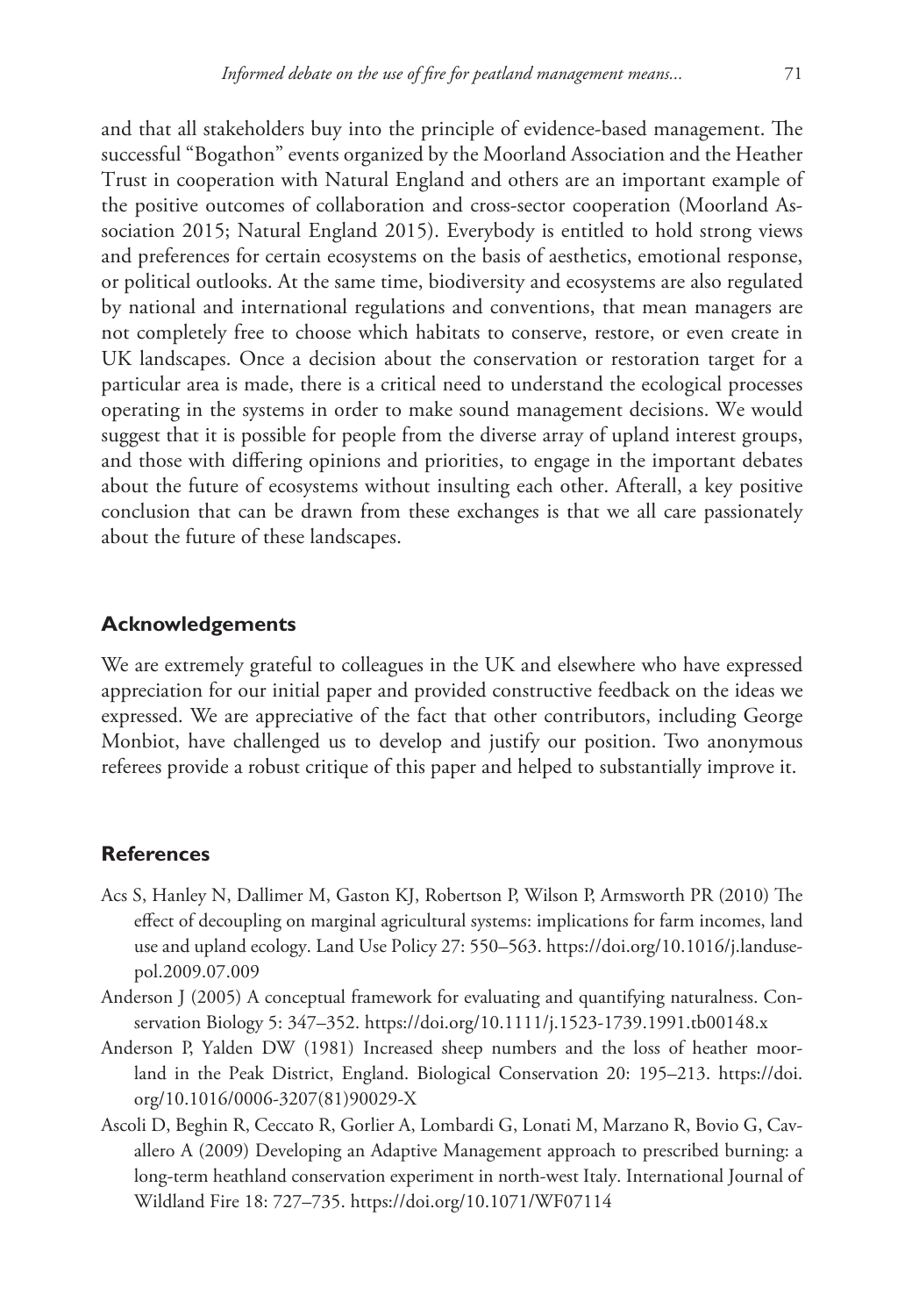- Askins RA (2001) Sustaining biological diversity in early successional communities: the challenge of managing unpopular habitats. Wildlife Society Bulletin 29: 407–412.
- Avery M (2016) Much less murky. <http://markavery.info/2016/03/10/much-less-murky>[accessed 22/May/2016]
- Bakker JP, Olff H, Willems JH, Zobel M (1996) Why do we need permanent plots in the study of long-term vegetation dynamics? Journal of Vegetation Science 7: 147–156. [https://doi.](https://doi.org/10.2307/3236314) [org/10.2307/3236314](https://doi.org/10.2307/3236314)
- Bargmann T, Heegaard E, Hatteland BA, Chipperfield JD, Grytnes J-A (2016) Species trait selection along a prescribed fire chronosequence. Insect Conservation and Diversity 9: 446–455.<https://doi.org/10.1111/icad.12182>
- Beder S (2014) Lobbying, greenwash and deliberate confusion: how vested interests undermine climate change. In: Huang M C-T, Huang R-C (Eds) Green Thoughts and Environmental Politics: Green Trends and Environmental Politics. Asia-seok Digital Technology, Taipei, 297–328.
- Birks HH, Birks HJB, Kaland PE, Moe D (Eds) (2004) The Cultural Landscape: Past, Present and Future. Cambridge University Press, Cambridge, 540 pp.
- Blackstock TH, Stevens JP, Howe EA, Stevens DP (1995) Changes in the extent and fragmentation of heathland and other semi-natural habitats between 1920–1922 and 1987–1988 in the llŷn Peninsula, Wales, UK. Biological Conservation 72: 33–44. [https://doi.org/10.1016/0006-](https://doi.org/10.1016/0006-3207(94) [3207\(94\)](https://doi.org/10.1016/0006-3207(94)00061-T
- Bowman DMJS, Balch J, Artaxo P, Bond WJ, Cochrane MA, D'Antonio CM, DeFries R, Johnston FH, Keeley JE, Krawchuk MA, Kull CA, Mack M, Moritz MA, Pyne S, Roos CI, Scott AC, Sodhi NS, Swetnam TW (2011) The human dimension of fire regimes on Earth. Journal of Biogeography 38: 2223–2236. <https://doi.org/10.1111/j.1365-2699.2011.02595.x>
- Britton AJ, Fisher JM (2007) Interactive effects of nitrogen deposition, fire and grazing on diversity and composition of low-alpine prostrate *Calluna vulgaris* heathland. Journal of Applied Ecology, 44: 125–135.<https://doi.org/10.1111/j.1365-2664.2006.01251.x>
- Davies GM, Bodart J (2015) Changes in vegetation composition and diversity following livestock removal along an upland elevational gradient. iForest 8: 582–589. [https://doi.](https://doi.org/10.3832/ifor1557-008) [org/10.3832/ifor1557-008](https://doi.org/10.3832/ifor1557-008)
- Davies GM, Gray A, Rein G, Legg CJ (2013) Peat consumption and carbon loss due to smouldering wildfire in a temperate peatland. Forest Ecology and Management 308: 169–177. <https://doi.org/10.1016/j.foreco.2013.07.051>
- Davies GM, Kettridge N, Stoof CR, Gray A, Ascoli D, Fernandes PM, Marrs R, Allen KA, Doerr SH, Clay G, McMorrow J, Vandvik V (2016) The role of fire in UKpeatland and moorland management; the need for informed, unbiased debate. Philosophical Transactions of the Royal Society B 371, 20150342. <https://doi.org/10.1098/rstb.2015.0342>
- de Wit HA, Bryn A, Hofgaard A, Karstensen J, Kvalevåg MM, Peters GP (2014) Climate warming feedback from mountain birch forest expansion: reduced albedo dominates carbon uptake. Global Change Biology 20: 2344–2355. [https://doi.org/10.1111/](https://doi.org/10.1111/gcb.12483) [gcb.12483](https://doi.org/10.1111/gcb.12483)
- Douglas DJT, Buchanan GM, Thompson P, Amar A, Fielding DA, Redpath SM, Wilson JD (2015) Vegetation burning for game management in the UK uplands is increasing and over-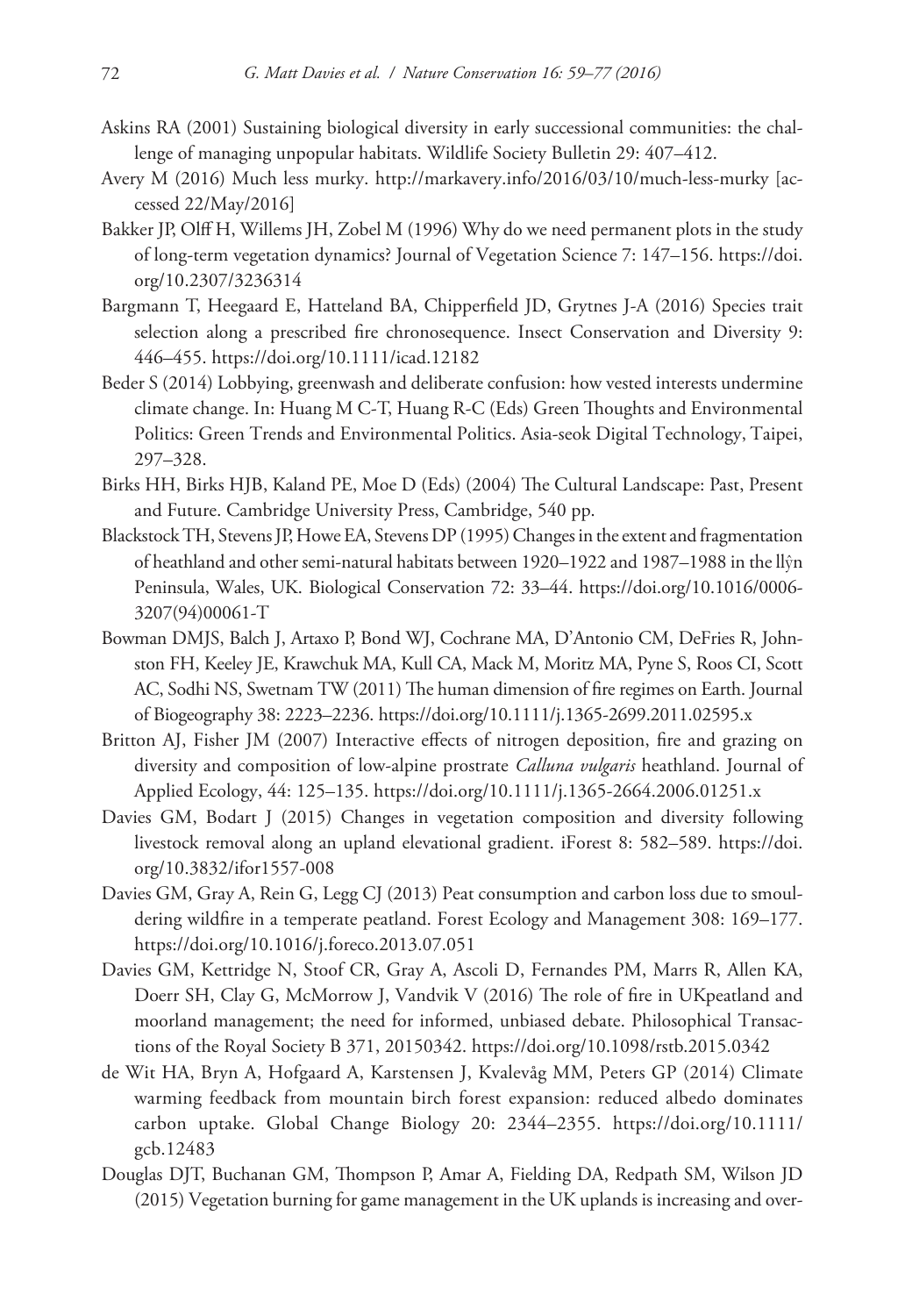laps spatially with soil carbon and protected areas. Biological Conservation 191: 243–250. <https://doi.org/10.1016/j.biocon.2015.06.014>

- European Commission (2013) Interpretation Manual of European Union Habitats. European Commission DG Environment. Available from: [http://ec.europa.eu/environment/nature/](http://ec.europa.eu/environment/nature/legislation/habitatsdirective/docs/Int_Manual_EU28.pdf) [legislation/habitatsdirective/docs/Int\\_Manual\\_EU28.pdf](http://ec.europa.eu/environment/nature/legislation/habitatsdirective/docs/Int_Manual_EU28.pdf) [accessed 24/May/2016]
- Evans CD, Bonn A, Holden J, Reed MS, Evans MG, Worrall F, Couwenberg J, Parnell M (2014) Relationships between anthropogenic pressures and ecosystem functions in UK blanket bogs: Linking process understanding to ecosystem service valuation. Ecosystem Services 9: 5–19.<https://doi.org/10.1016/j.ecoser.2014.06.013>
- Fleishman E, Noss RF, Noon BR (2006) Utility and limitations of species richness metrics for conservation planning. Ecological Indicators 6: 543–553. [https://doi.org/10.1016/j.](https://doi.org/10.1016/j.ecolind.2005.07.005) [ecolind.2005.07.005](https://doi.org/10.1016/j.ecolind.2005.07.005)
- Gao J, Holden J, Kirkby M(2016) The impact of land-cover change on flood peaks in peatland basins. Water Resource Research 52: 3477–3492. <https://doi.org/10.1002/2015WR017667>
- Glaves DJ, Morecroft M, Fitzgibbon C, Lepitt P, Owen M, Phillips S (2013) Natural England Review of Upland Evidence 2012 – The effects of managed burning on upland peatland biodiversity, carbon and water. Natural England Evidence Review, Number 004. [http://](http://publications.naturalengland.org.uk/publication/5978072?category=4993022171283456) [publications.naturalengland.org.uk/publication/5978072?category=4993022171283456](http://publications.naturalengland.org.uk/publication/5978072?category=4993022171283456) [accessed 22/May/2016]
- Grant SA, Hunter RF (1968) Interactions of grazing and burning on heather moors and their implications in heather management. Grass and Forage Science 23: 285–293. [https://doi.](https://doi.org/10.1111/j.1365-2494.1968.tb00588.x) [org/10.1111/j.1365-2494.1968.tb00588.x](https://doi.org/10.1111/j.1365-2494.1968.tb00588.x)
- Halle S (2007) Science, Art, or Application the ''Karma'' of Restoration Ecology. Restoration Ecology 15: 358–361. <https://doi.org/10.1111/j.1526-100X.2007.00226.x>
- Hobbs RJ, Gimingham CH (1987) Vegetation, Fire and Herbivore Interactions in Heathland. In: Macfadyen A, Ford ED (Eds) Advances in Ecological Research 16: 87–173. [https://doi.](https://doi.org/10.1016/S0065-2504(08) [org/10.1016/S0065-2504\(08](https://doi.org/10.1016/S0065-2504(08))60088-4
- Holden J, Shotbolt L, Bonn A, Burt TP, Chapman PJ, Dougill AJ, Fraser EDG, Hubacek K, Irvine B, Kirkby MJ, Reed MS, Prell C, Stagl S, Stringer LC, Turner A, Worrall F (2007) Environmental change in moorland landscapes. Earth-Science Reviews 82: 75–100. [htt](https://doi.org/10.1016/j.earscirev.2007.01.003)[ps://doi.org/10.1016/j.earscirev.2007.01.003](https://doi.org/10.1016/j.earscirev.2007.01.003)
- Holling CS (1978) Adaptive Environmental Assessment and Management. John Wiley and Sons, New York.
- Gallego-Sala AV, Clark JM, House JI, Orr HG, Prentice IC, Smith P, Farewell T, Chapman SJ (2010) Bioclimatic envelope model of climate change impacts on blanket peatland distribution in Great Britain. Climate Research 45: 151–162. <https://doi.org/10.3354/cr00911>
- Keienburg T, Prüter J(2004) The management of heathlands in northwest Germany (Lüneburger Heide Nature Reserve) by prescribed burning in winter. European Fire in Nature Conservation Network, 380 pp.
- Global Fire Monitoring Centre (2016) Global Fire Monitoring Centre [http://www.fire.uni](http://www.fire.uni-freiburg.de/programmes/natcon/NNA-Project-new-Sep-2004.pdf)[freiburg.de/programmes/natcon/NNA-Project-new-Sep-2004.pdf](http://www.fire.uni-freiburg.de/programmes/natcon/NNA-Project-new-Sep-2004.pdf) [accessed 24/May/2016]
- Legg C (1995) Heathland dynamics: a matter of scale. In: Thompson DBA, Hester AJ, Usher MB (Eds) Heaths and Moorlands: Cultural Landscapes. HMSO, Edinburgh, 117–134.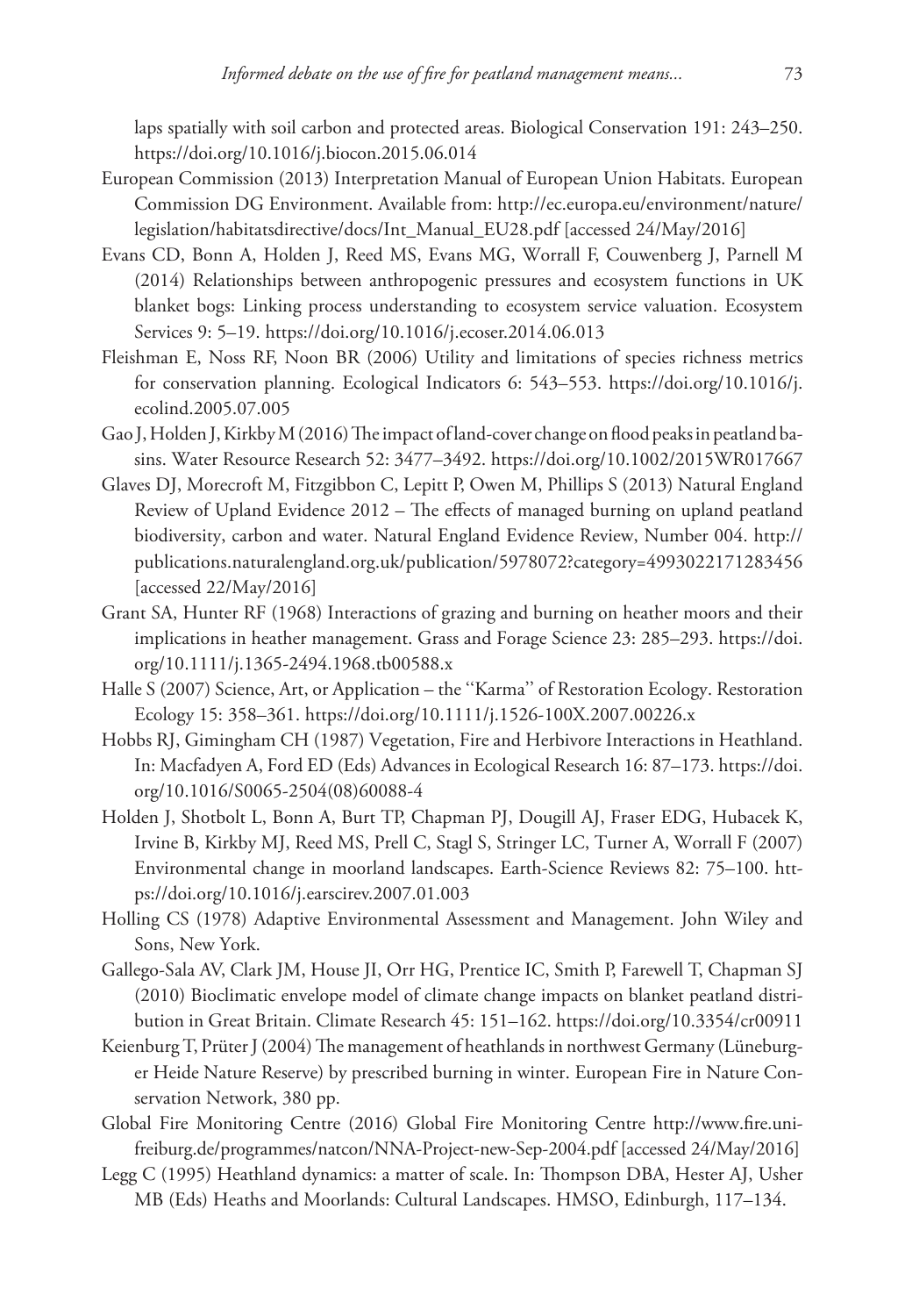- Levin SA (1992) The problem of pattern and scale in ecology. Ecology 1943–1967. [https://doi.](https://doi.org/10.2307/1941447) [org/10.2307/1941447](https://doi.org/10.2307/1941447)
- Macado A (2004) An index of naturalness. Journal for Nature Conservation 12: 95–110. [htt](https://doi.org/10.1016/j.jnc.2003.12.002)[ps://doi.org/10.1016/j.jnc.2003.12.002](https://doi.org/10.1016/j.jnc.2003.12.002)
- Maltby E, Legg CJ, Proctor MCF (1990) The ecology of severe moorland fire on the North York Moors: effects of the 1976 fires, and subsequent surface and vegetation development. Journal of Ecology 78: 490–518.<https://doi.org/10.2307/2261126>
- McCaffrey SM (2006) Prescribed fire: What influences public approval? In: Dickinson MB (Ed.) Fire in Eastern Oak Forests: Delivering Science to Land Managers – Proceedings of a conference; 2005 November 15–17; Columbus, OH Gen. Tech. Rep. NRS-P-1. US Department of Agriculture, Forest Service, Northern Research Station, Newtown Square, PA, 192–198
- Mitchell RJ, Campbell CD, Chapman SJ, Osler GHR, Vanbergen AJ, Ross LC, Cameron CM, Cole L (2007) The cascading effects of birch on heather moorland: a test for the top-down control of an ecosystem engineer. Journal of Ecology 95: 540–554. [https://doi.](https://doi.org/10.1111/j.1365-2745.2007.01227.x) [org/10.1111/j.1365-2745.2007.01227.x](https://doi.org/10.1111/j.1365-2745.2007.01227.x)
- Monbiot G (2013a) The naturalists who are terrified of nature. [http://www.monbiot.](http://www.monbiot.com/2013/07/16/the-naturalists-who-are-terrified-of-nature) [com/2013/07/16/the-naturalists-who-are-terrified-of-nature](http://www.monbiot.com/2013/07/16/the-naturalists-who-are-terrified-of-nature) [accessed 16/Aug/2016]
- Monbiot G (2013b) My manifesto for rewilding the world. The Guardian. [https://www.the](https://www.theguardian.com/commentisfree/2013/may/27/my-manifesto-rewilding-world)[guardian.com/commentisfree/2013/may/27/my-manifesto-rewilding-world](https://www.theguardian.com/commentisfree/2013/may/27/my-manifesto-rewilding-world) [accessed 16/ Aug/2016]
- Monbiot G (2014a) I'd vote yes to rid Scotland of its feudal landowners. The Guardian. [htt](https://www.theguardian.com/commentisfree/2014/may/19/vote-yes-rid-scotland-of-feudal-landowners-highlands)[ps://www.theguardian.com/commentisfree/2014/may/19/vote-yes-rid-scotland-of-feudal](https://www.theguardian.com/commentisfree/2014/may/19/vote-yes-rid-scotland-of-feudal-landowners-highlands)[landowners-highlands](https://www.theguardian.com/commentisfree/2014/may/19/vote-yes-rid-scotland-of-feudal-landowners-highlands) [accessed 16/Aug/2016]
- Monbiot G (2014b) Feral: Rewilding the Land, the Sea, and Human Life. University Of Chicago Press, Chicago, 342 pp. <https://doi.org/10.7208/chicago/9780226205694.001.0001>
- Monbiot G (2015) Far from being a 'Mugabe-style grab', Scotland's land reform is too timid. The Guardian. [https://www.theguardian.com/commentisfree/2015/jun/30/scotland-land](https://www.theguardian.com/commentisfree/2015/jun/30/scotland-land-reform-national-parks)[reform-national-parks](https://www.theguardian.com/commentisfree/2015/jun/30/scotland-land-reform-national-parks) [accessed 30/Jun/2016]
- Monbiot G (2016a) Bonfire of the Verities. [http://www.monbiot.com/2016/03/10/bonfire-of](http://www.monbiot.com/2016/03/10/bonfire-of-the-verities)[the-verities](http://www.monbiot.com/2016/03/10/bonfire-of-the-verities) [accessed 22/May/2016]
- Monbiot G (2016b) Meet the conservationists who believe that burning is good for wildlife. The Guardian. [https://www.theguardian.com/environment/georgemonbiot/2016/jan/14/](https://www.theguardian.com/environment/georgemonbiot/2016/jan/14/swaling-is-causing-an-environmental-disaster-on-britains-moors) [swaling-is-causing-an-environmental-disaster-on-britains-moors](https://www.theguardian.com/environment/georgemonbiot/2016/jan/14/swaling-is-causing-an-environmental-disaster-on-britains-moors) [accessed 22/May/2016]
- Moorland Association, The Heather Trust (2015) Peatland restoration: landowners rising to the challenge. [http://www.moorlandassociation.org/wp-content/uploads/2015/03/Peat](http://www.moorlandassociation.org/wp-content/uploads/2015/03/Peatland-Restoration-Landowners-rising-to-the-challenge.pdf)[land-Restoration-Landowners-rising-to-the-challenge.pdf](http://www.moorlandassociation.org/wp-content/uploads/2015/03/Peatland-Restoration-Landowners-rising-to-the-challenge.pdf) [accessed 14/June/2016]
- Natural England (2015) A Strategy for the Restoration of Blanket Bog in England: An Outcomes Approach. <http://publications.naturalengland.org.uk/file/6365538832875520> [accessed 16/June/2016]
- O'Brien H, Labadz JC, Butcher DP (2007) Review of Blanket Bog Management and Restoration. Technical Report to Defra Project No. CTE0513.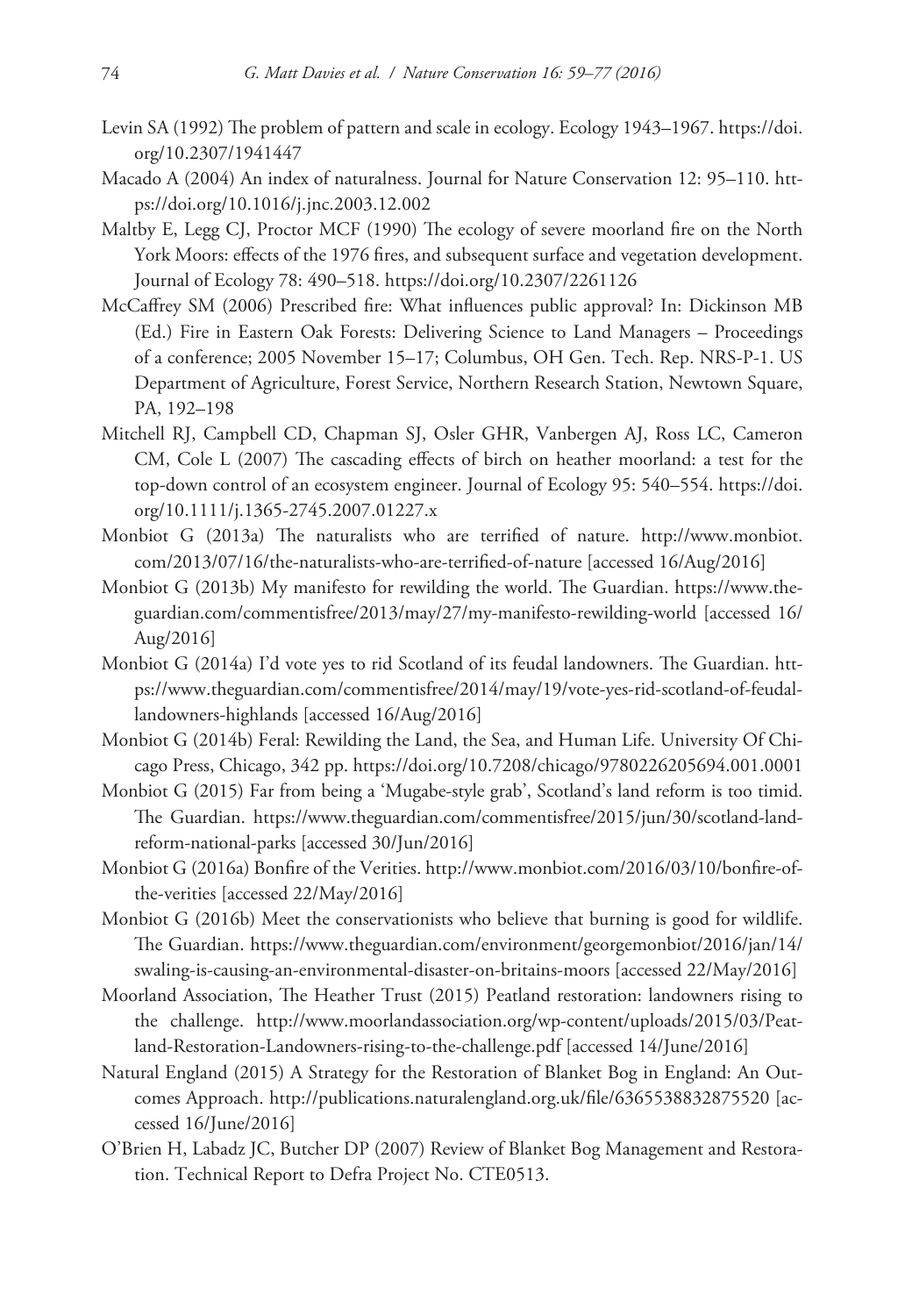- Oom SP, Hester AJ, Elston DA, Legg CJ (2002) Spatial interaction models: from human geography to plant-herhivore interactions. Oikos 98: 65–74. [https://doi.org/10.1034/j.1600-](https://doi.org/10.1034/j.1600-0706.2002.980107.x) [0706.2002.980107.x](https://doi.org/10.1034/j.1600-0706.2002.980107.x)
- Ostle NJ, Levy PE, Evans CD, Smith P (2009) UK land use and soil carbon sequestration, Land Use Policy, 26S1, S274–S283.
- Penman TD, Christie FJ, Andersen AN, Bradstock RA, Cary GJ, Henderson MK, Price O, Tran C, Wardle GM, Williams RJ, York A (2011) Prescribed burning: how can it work to conserve the things we value? International Journal of Wildland Fire 20: 721–733. [https://](https://doi.org/10.1071/WF09131) [doi.org/10.1071/WF09131](https://doi.org/10.1071/WF09131)
- Peterson G, Allen CR, Holling CS (1998) Ecological resilience, biodiversity, and scale. Ecosystems 1: 6–18.<https://doi.org/10.1007/s100219900002>
- Plassmann K, Jones MLM, Edwards-Jones G (2010) Effects of long-term grazing management on sand dune vegetation of high conservation interest. Applied Vegetation Science 13: 100–112.<https://doi.org/10.1111/j.1654-109X.2009.01052.x>
- Ramchunder SJ, Brown LE, Holden J (2013) Rotational vegetation burning effects on peatland stream ecosystems. Journal of Applied Ecology 50: 636–648. [https://doi.](https://doi.org/10.1111/1365-2664.12082) [org/10.1111/1365-2664.12082](https://doi.org/10.1111/1365-2664.12082)
- Rao VR, Hodgkin T (2002) Genetic diversity and conservation and utilization of plant genetic resources. Plant Cell, Tissue and Organ Culture 68: 1–19. [https://doi.](https://doi.org/10.1023/A:1013359015812) [org/10.1023/A:1013359015812](https://doi.org/10.1023/A:1013359015812)
- Reed MS, Hubacek K, Bonn A, Burt TP, Holden J, Stringer LC, Beharry-Borg N, Buckmaster S, Chapman D, Chapman PJ, Clay GD, Cornell SJ, Dougill AJ, Evely AC, Fraser EDG, Jin N, Irvine BJ, Kirkby MJ, Kunin WE, Prell C, Quinn CH, Slee B, Stagl S, Termansen M, Thorp S, Worrall F (2013) Anticipating and managing future trade-offs and complementarities between ecosystem services. Ecology and Society 18: 5. [https://doi.](https://doi.org/10.5751/ES-04924-180105) [org/10.5751/ES-04924-180105](https://doi.org/10.5751/ES-04924-180105)
- Robertson PA, Park KJ, Barton AF (2001) Loss of heather *Calluna vulgaris* moorland in the Scottish uplands: the role of red grouse *Lagopus lagopus scoticus* management. Wildlife Biology 7: 11–16.
- Russell-Smith J, Thornton R (2013) Perspectives on prescribed burning. Frontiers in Ecology and the Environment 11: e3. <https://doi.org/10.1890/1540-9295-11.s1.e3>
- Ryan KC, Knapp EE, Varner JM (2013) Prescribed fire in North American forests and woodlands: history, current practice, and challenges. Frontiers in Ecology and the Environment 11: e15–e24. <https://doi.org/10.1890/120329>
- Secretariat of the Convention on Biological Diversity (2005) Handbook of the Convention on Biological Diversity Including its Cartagena Protocol on Biosafety. Secretariat of the Convention on Biological Diversity, Montreal, Canada.
- Simmons I (2003) The Moorlands of England and Wales: An Environmental History, 8000 BC – AD 2000. Edinburgh University Press, Edinburgh, 288 pp.
- Smith EA, Malone RE (2006) 'We will speak as the smoker': the tobacco industry's smokers' rights groups. The European Journal of Public Health 17: 306–313. [https://doi.](https://doi.org/10.1093/eurpub/ckl244) [org/10.1093/eurpub/ckl244](https://doi.org/10.1093/eurpub/ckl244)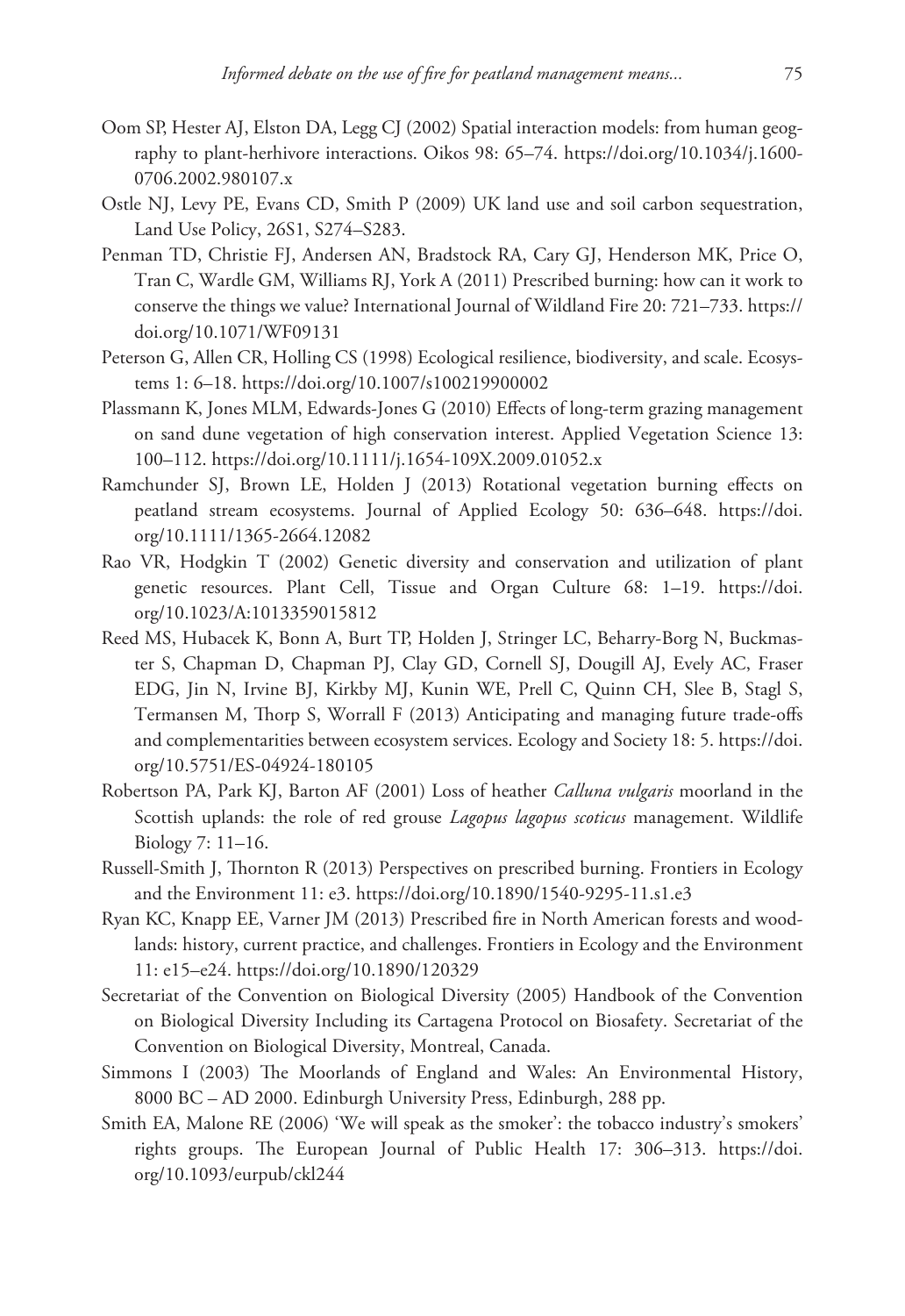- Sotherton N, Tapper S, Smith A (2009) Hen harriers and red grouse: economic aspects of red grouse shooting and the implications for moorland conservation. Journal of Applied Ecology 46: 955–960.<https://doi.org/10.1111/j.1365-2664.2009.01688.x>
- Stahn J (2014) A conversation with George Monbiot. Orion Magazine. [https://orionmagazine.](https://orionmagazine.org/article/the-great-rewilding/) [org/article/the-great-rewilding/](https://orionmagazine.org/article/the-great-rewilding/) [accessed 11/Dec/2016]
- Stevenson AC, Thompson DBA (1993) Long-term changes in the extent of heather moorland in upland Britain and Ireland: palaeoecological evidence for the importance of grazing. The Holocene 3: 70–76. <https://doi.org/10.1177/095968369300300108>
- Stillman RA, Brown AF (1994) Population sizes and habitat associations of upland breeding birds in the south Pennines, England. Biological Conservation 69: 307–314. [https://doi.](https://doi.org/10.1016/0006-3207(94) [org/10.1016/0006-3207\(94\)](https://doi.org/10.1016/0006-3207(94)90431-6
- Suding KN, Gross KL, Houseman GR (2004) Alternative states and positive feedbacks in restoration ecology. Trends in Ecology, Evolution 19: 46–53. [https://doi.org/10.1016/j.](https://doi.org/10.1016/j.tree.2003.10.005) [tree.2003.10.005](https://doi.org/10.1016/j.tree.2003.10.005)
- Tharme AP, Green RE, Baines D, Bainbridge IP, O'Brien M (2001) The effect of management for red grouse shooting on the population density of breeding birds on heather-dominated moorland. Journal of Applied Ecology 38: 439–457. [https://doi.org/10.1046/j.1365-](https://doi.org/10.1046/j.1365-2664.2001.00597.x) [2664.2001.00597.x](https://doi.org/10.1046/j.1365-2664.2001.00597.x)
- Thomas HJD, Paterson JS, Metzger MJ, Sing L (2015) Towards a research agenda for woodland expansion in Scotland. Forest Ecology and Management 349: 149–161. [https://doi.](https://doi.org/10.1016/j.foreco.2015.04.003) [org/10.1016/j.foreco.2015.04.003](https://doi.org/10.1016/j.foreco.2015.04.003)
- Thompson DBA, MacDonald AJ, Marsden JH, Galbraith CA (1995) Upland heather moorland in Great Britain: A review of international importance, vegetation change and some objectives for nature conservation. Biological Conservation 71: 163–178. [https://doi.](https://doi.org/10.1016/0006-3207(94) [org/10.1016/0006-3207\(94\)](https://doi.org/10.1016/0006-3207(94)00043-P
- Turetsky MR, Benscoter B, Page S, Rein G, van der Werf GR, Watts A (2015) Global vulnerability of peatlands to fire and carbon loss. Nature Geoscience 8: 11–14. [https://doi.](https://doi.org/10.1038/ngeo2325) [org/10.1038/ngeo2325](https://doi.org/10.1038/ngeo2325)
- Turetsky MR, Donahue WF, Benscoter BW (2011) Experimental drying intensifies burning and carbon losses in a northern peatland. Nature Communications 2: 514. [https://doi.](https://doi.org/10.1038/ncomms1523) [org/10.1038/ncomms1523](https://doi.org/10.1038/ncomms1523)
- Van der Wal R, Bonn A, Monteith D, Reed M, Blackstock K, Hanley N, Thompson D, Evans M, Alonso I, Allott T, Armitage H, Beharry N, Glass J, Johnson S, McMorrow J, Ross L, Pakeman R, Perry S, Tinch D (2011) Mountains, Moorlands and Heaths (Chapter 5). In: The UK National Ecosystem Assessment Technical Report. UK National Ecosystem Assessment, UNEP-WCMC, Cambridge.
- Vandvik V, Heegaard E, Måren IE, Aarrestad PA (2005) Managing heterogeneity: the importance of grazing and environmental variation on post-fire succession in heathlands. Journal of Applied Ecology 42: 139–149.<https://doi.org/10.1111/j.1365-2664.2005.00982.x>
- Vandvik V, Töpper JP, Cook Z, Daws MI, Heegaard E, Måren IE, Velle L-G (2014) Management-driven evolution in a domesticated ecosystem. Biology Letters 10: 20131082. <https://doi.org/10.1098/rsbl.2013.1082>